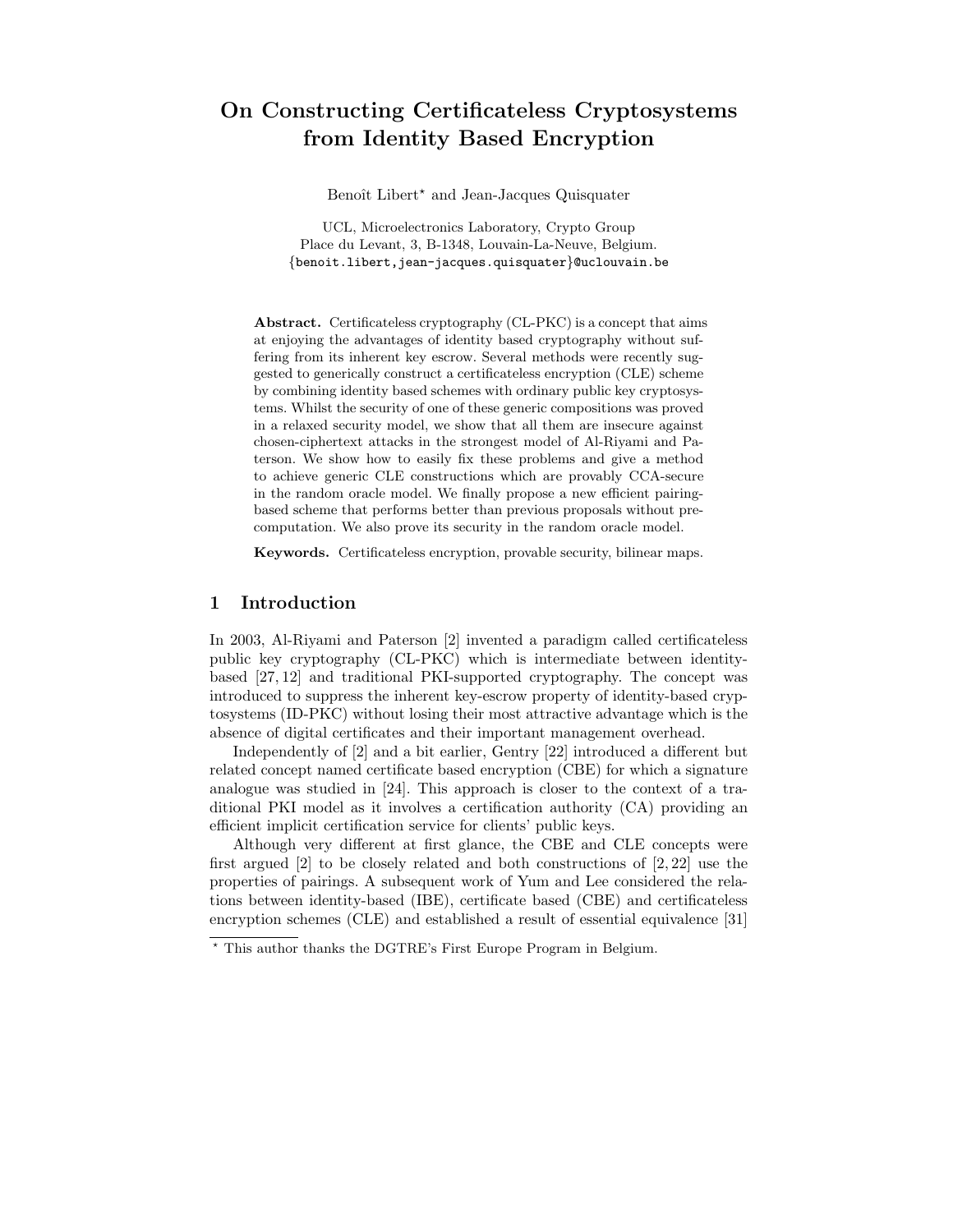between the three primitives but this result does not hold for the strongest security model developed in [2] for CLE schemes. The same authors also proposed generic constructions of certificateless signatures [30] and encryption schemes [29] but only established the security of their designs in security models that are seemingly undermined w.r.t. the original model considered in [2] for the public key encryption case.

A more recent work [3] thoroughly investigated the connections between the CLE and CBE paradigms by proposing a simplified definition and a revised security model for certificate based encryption before proving that any secure certificateless encryption (CLE) scheme can be turned into a secure CBE in the amended model.

Among other related results, we mention a paper [16] describing a somewhat similar scheme to [3], another work [9] that investigates identity-based and certificateless extensions of key encapsulation mechanisms. Both works [9, 16] considered a model of security which is noticeably weaker (albeit realistic in practice) than the original one [2]. A very recent paper by Baek et al. [4] also showed how to devise a certificateless encryption scheme without pairings. The latter construction enjoys a better efficiency than pairing-based proposals [2, 3, 16] but is supported by a weaker security model and prevents users from generating their public key independently from the system's authority. Finally, Dent and Kudla [17] investigated the feasibility of provably secure CLE schemes in the standard model and ruled out the use of some particular proof techniques for achieving this purpose in accordance with intuitive arguments given in [16].

The contribution of the present paper to the area of certificateless cryptography is two-fold. It first identifies some weaknesses in generic constructions independently considered in [1] and [29]. It shows that one of these flaws is also present in the second provably secure CLE scheme of Al-Riyami and Paterson [3] where it can be very easily fixed. The paper then explains how to obtain generic constructions which are provably secure in the random oracle model. It does so by first giving a generic random oracle-using conversion to turn any CLE scheme which is only secure against chosen-plaintext attacks into an IND-CCA scheme in the full model of Al-Riyami and Paterson [2].

The second contribution of the paper is to describe a new efficient pairingbased scheme yielding some advantages over previous constructions [2, 3, 16, 9]: its encryption operation does not require to compute a pairing (only the decryption algorithm does) and is thus generally faster than in previous proposals [2, 3, 16, 9]. The security proof of the new scheme is nevertheless obtained under a stronger computational assumption than for previous schemes in the literature.

In the forthcoming sections of this paper, we first review the formal definition and adversarial model of CLE schemes in section 2. Section 3 illustrates the power of their security model by showing how several generic constructions studied so far are insecure in it. We explain in section 4 how to repair them and we prove the security of the fixed constructions in the random oracle model. Our new certificateless cryptosystem is then depicted in section 5 where security proofs in the random oracle model are detailed.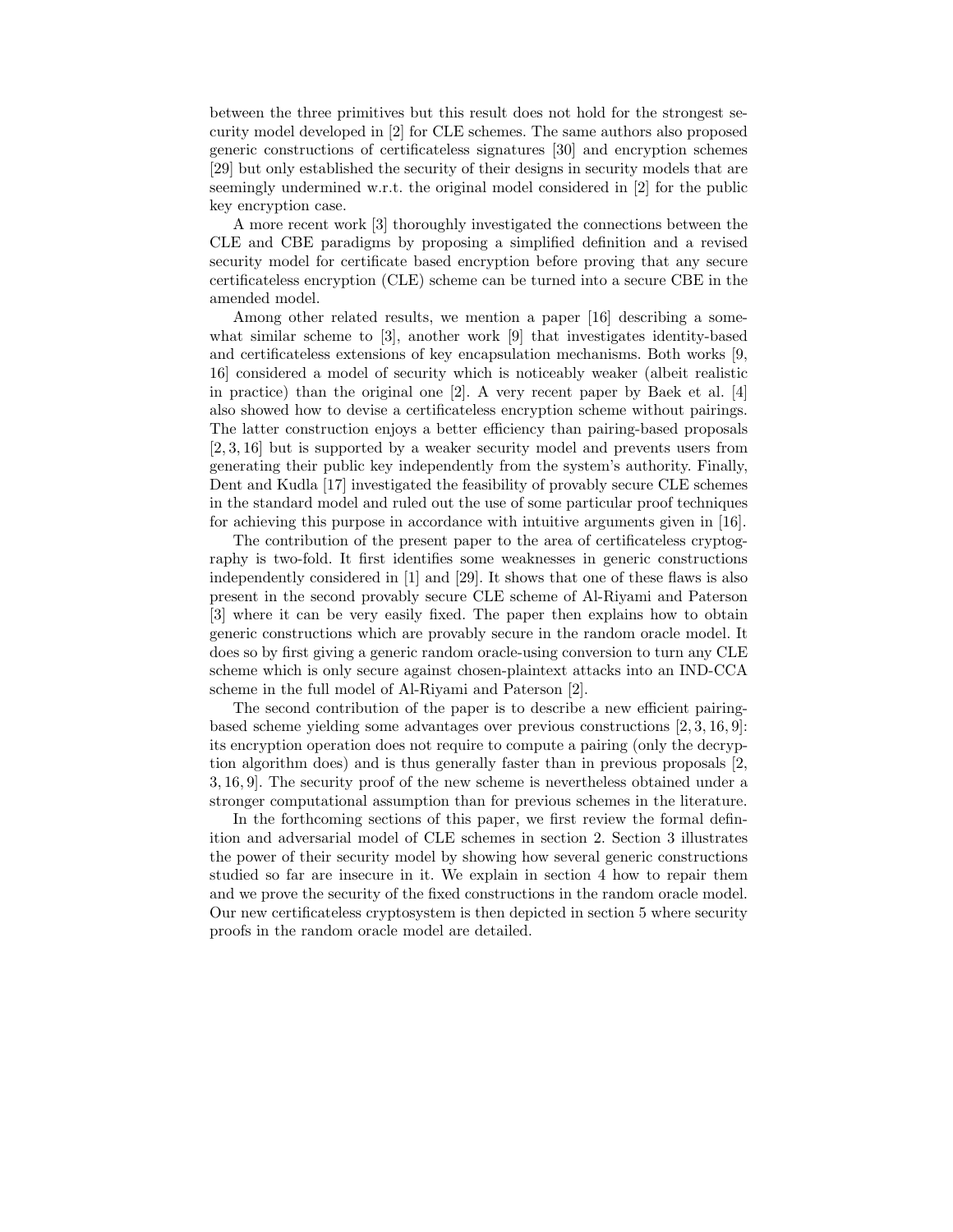## 2 Preliminaries

We now recall the components of a certificateless encryption scheme before detailing the relevant formal security model [2].

## 2.1 Definition of certificateless encryption (CLE)

Definition 1. A certificateless encryption scheme (CLE) is a 7-tuple of algorithms which are the following:

- Setup: is a probabilistic algorithm run by a Key Generation Center (KGC). that, given a security parameter k, returns a randomly chosen master key mk and a list of public parameters params.
- Partial-Private-Key-Extract: is a possibly probabilistic algorithm, run by the KGC, that takes as input a user's identifier  $ID<sub>A</sub>$  and the master key mk to return his/her partial private key  $d_A$ .
- Set-Secret-Value: is a probabilistic algorithm that, given a list of public parameters params, returns a randomly chosen secret value  $x_A$  for that user. This algorithm and the next two are performed by the user himself.
- Set-Private-Key: is a deterministic private key generation algorithm that, given public parameters params, a user's partial private key  $d_A$  and secret value  $x_A$ , outputs a private key  $S_A$ .
- **Set-Public-Key:** is a deterministic public key generation algorithm that, given public parameters params and a user's secret value  $x_A$ , computes his/her public key  $pk_A$ . The latter's well-formedness (i.e. its belonging to a specific group or set) must be publicly verifiable given params.
- **Encrypt:** is a probabilistic algorithm taking as input a plaintext m, parameters params, a receiver's identity  $ID_A$  and his public key  $pk_A$  to produce a ciphertext  $C =$  Encrypt $(m,$  params,  $ID_A$ , pk<sub>A</sub>).
- **Decrypt:** is a deterministic algorithm that, given a ciphertext  $C$ , a list of public paramaters params and user  $ID_A$ 's private key, outputs a plaintext m or a distinguished symbol  $\perp$ .

For completeness, it is obviously required that  $\mathsf{Decrypt}(C, \mathsf{params}, S_A) = m$  whenever  $C =$  Encrypt $(m,$  params,  $|D_A, pk_A|$  for all messages  $m \in \mathcal{M}$  and public keys  $pk_A$  = Set-Public-Key(params,  $x_A$ ) for which the matching private key is  $S_A$  = Set-Private-Key(params, Partial-Private-Key-Extract(ID<sub>A</sub>),  $x_A$ ) and the secret value is  $x_A =$  Set-Secret-Value(params).

Unlike Setup and Partial-Private-Key-Extract that are run by a Key Generation Center (KGC), algorithms Set-Secret-Value, Set-Private-Key and Set-Public-Key are executed by the user whose private key remains hidden from the KGC.

The recent pairing-free scheme of Baek et al. [4] fits a slightly different model where users have to obtain their partial private key and a partial public key before generating their full public key. This approach is closer to the "self-certified" paradigm [23] which is another approach suggested by Girault in 1991 to use public key cryptography without traditional digital certificates and without involving an escrow authority.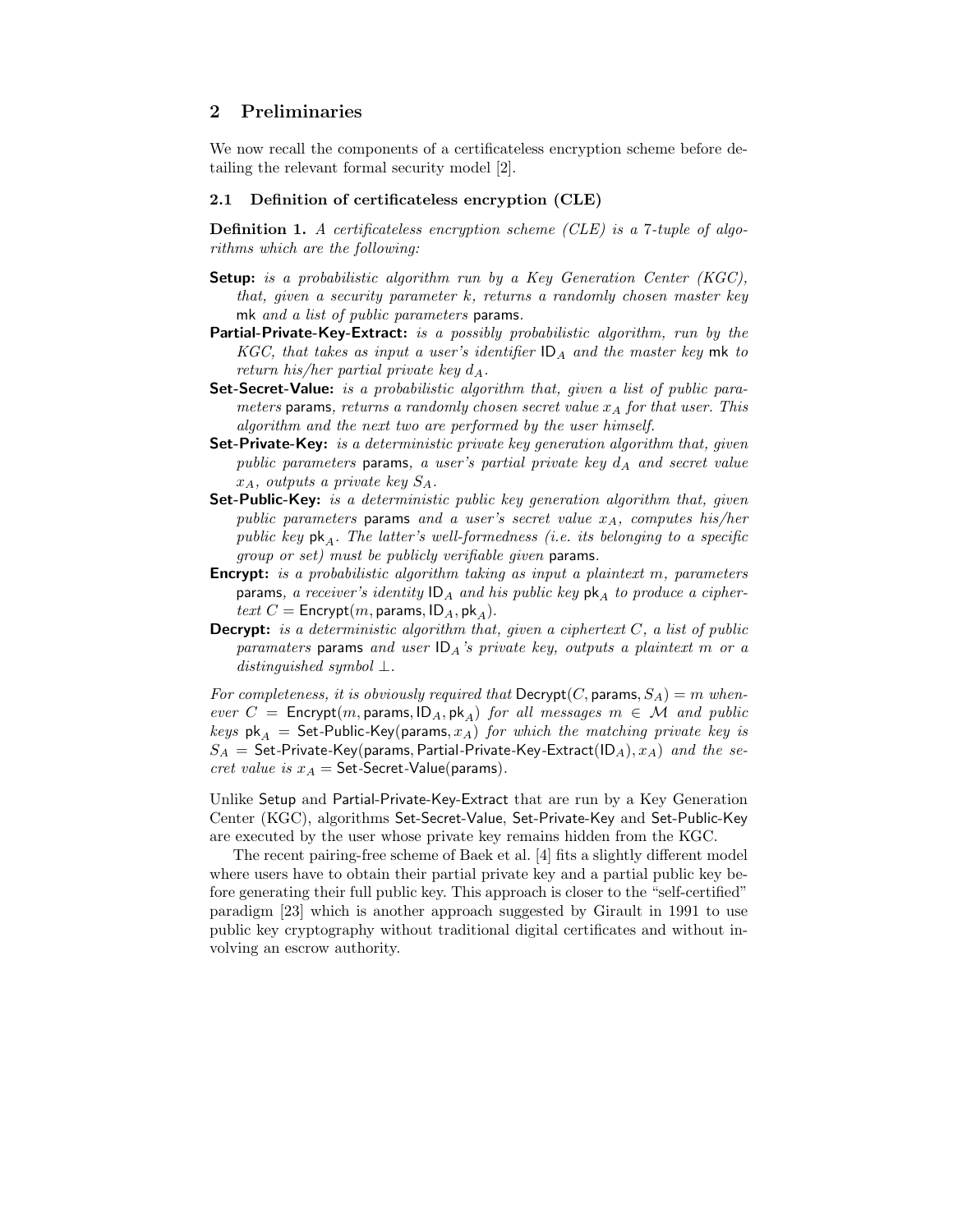## 2.2 Security model

In [2], two kinds of adversaries are distinguished against CLE schemes. A Type I adversary ignores the KGC's master key but can replace public keys of arbitrary identities with other public keys of her choosing. Such an adversarial behavior seems natural as, in the absence of digital certificates, anyone can alter public directories by replacing public keys without being caught or detected. As attackers against IBE schemes (recalled in appendix A), Type I adversaries can also obtain partial and full private keys of arbitrary identities.

In contrast, a Type II adversary knows the KGC's master key (and does not need a partial key exposure oracle) and may still obtain full private keys for arbitrary identities but is disallowed to replace public keys during the game.

For both types of adversaries, depending on the strength of the attack, we may or may not provide them with an oracle decrypting arbitrary ciphertexts using the private key associated with arbitrary identities.

In the chosen-ciphertext scenario, the authors of [2] consider decryption oracles that should be able (thanks to suitable knowledge extractors) to output consistent answers even for identities whose public key has been replaced and for which they do not know the new private key. The latter requirement might look too strong but it may be argued that decryption queries involving identities of replaced public key are far more useful to a Type I attacker (especially when the latter does not know the private key associated with the new public key).

In the security analysis of generic constructions in section 3.1, we will illustrate the importance of considering adversaries who replace public keys instead of merely corrupting their owner and learning his/her secret value.

**Definition 2.** A CLE scheme is IND-CCA secure if no probabilistic polynomial time (PPT) adversary A of Type I or II has a non-negligible advantage in the following game:

- 1. Given a security parameter k, the challenger runs  $\mathsf{Setup}(k)$  and then delivers the resulting parameters params to  $A$  who also receives the master key mk if she is of Type II. Otherwise, mk is kept secret.
- 2. A is given access to
	- a public key broadcast oracle Public-Key-Broadcast taking as input identities and returning the matching public keys.
	- a partial key exposure oracle Partial-Private-Key-Extract (if she is of Type I as such an oracle is useless otherwise) returning partial private keys associated with users' identities.
	- a private key exposure oracle Private-Key-Extract revealing private keys of entities whose public key was not replaced.
	- a decryption oracle Decrypt which, given a ciphertext and an identity  $(C, \mathsf{ID})$ , returns the decryption of C using the private key corresponding to the current value of entity ID's public key.

If  $A$  is of Type I, she has also access to a public key replacement oracle Public-Key-Replace which, given an identifier  $ID$  and a valid public key pk', replaces user ID's public key with pk′ .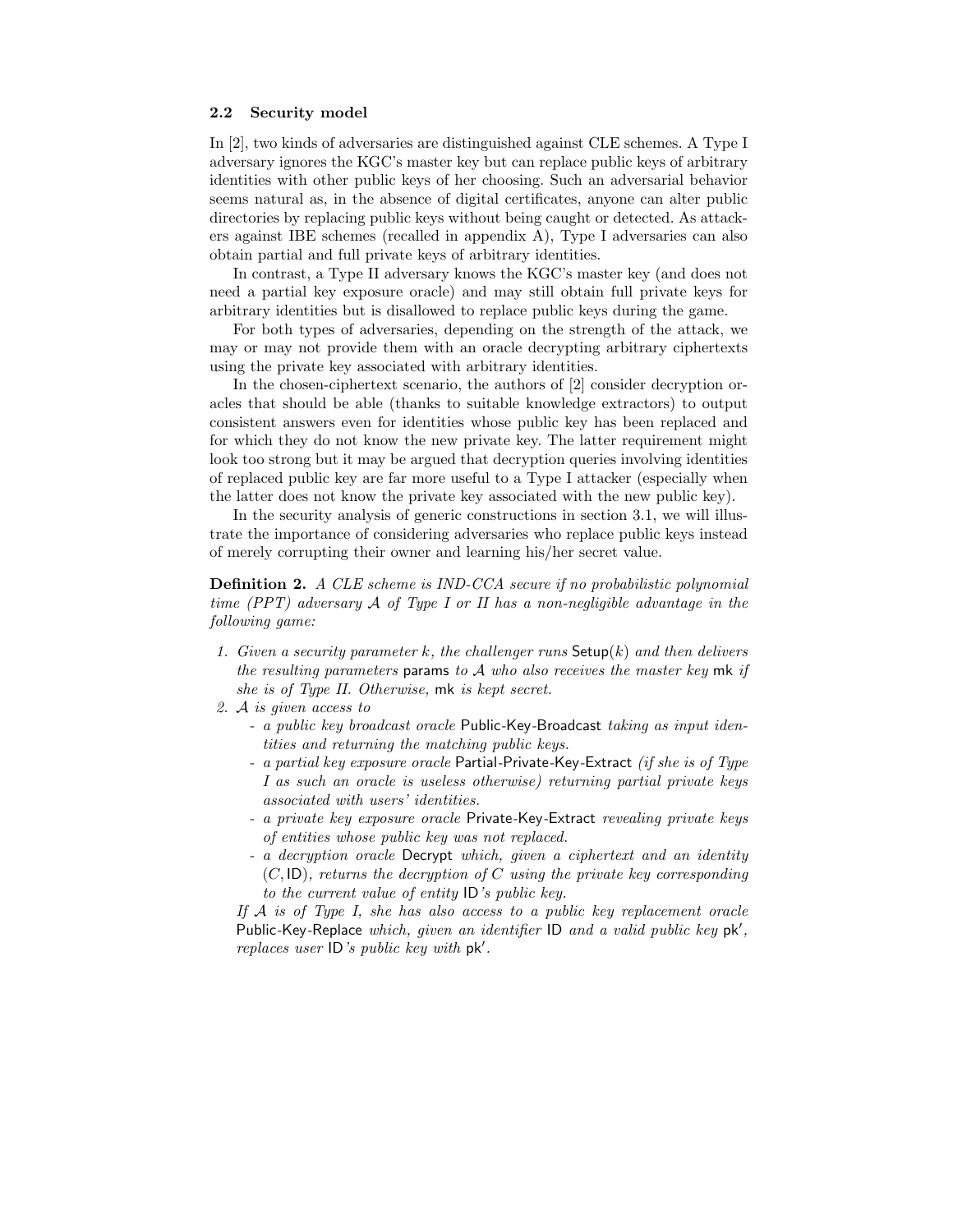- 3. A outputs messages  $m_0, m_1$  together with an identity  $ID^*$  of uncorrupted private key. If A is of Type I,  $ID^*$  may not have been submitted to both oracles Public-Key-Replace and Partial-Private-Key-Extract. She gets a ciphertext  $C^*$  = Encrypt $(m_b,$  params, ID<sup>\*</sup>, pk<sup>\*</sup>) where  $b \stackrel{R}{\leftarrow} \{0,1\}$  and  $pk^*$  is the public key currently associated with ID<sup>∗</sup> .
- 4. She then issues a new sequence of queries but is not permitted to ask for the decryption of  $C^*$  for the combination  $(\mathsf{ID}^*, \mathsf{pk}^*)$  under which  $m_b$  was encrypted at step 3. Moreover no private key exposure query can be made on ID<sup>∗</sup> at any time and, in a Type I attack, ID<sup>∗</sup> may not be submitted to both oracles Public-Key-Replace and Partial-Private-Key-Extract.
- 5. A eventually outputs a bit b' and wins if  $b' = b$ . As usual, her advantage is  $Adv_{CLE}^{\text{ind--cca}}(\mathcal{A}) := 2 \times Pr[b' = b] - 1.$

The above definition captures a chosen-ciphertext scenario. The weaker chosenplaintext security (or IND-CPA security) notion is formalized by a similar game where attackers have no decryption oracles.

The security models considered in [4, 16, 29] are weaker in that they disallow Type I attackers to ever extract the partial private key of the target entity. In contrast, the above model allows them to do so as long as they do not additionally replace the associated public key. Besides, the models of [16, 29] only require challengers to correctly handle decryption queries for entities whose public key was not replaced. From here on, we will stick to the model of definition 2.

## 3 On the power of public key replacement oracles

This section underlines the strength of the security model captured by definition 2. We first explain simple attacks that compromise the security of some generic constructions of certificateless encryption. We then exemplify that allowing decryption queries even for entities whose public keys have been replaced also harms the security of the scheme proposed by Al-Riyami and Paterson published in [3]. We also show how to very easily fix the problem.

#### 3.1 The case of generic constructions

In [1] and [29], generic constructions of certificateless encryption were independently proposed. Their idea is basically to combine strongly secure identity-based and traditional public key encryption schemes in a sequential or parallel fashion. More precisely, let  $\Pi^{IBE} = (\mathsf{Setup}^{IBE}, \mathsf{Extract}^{IBE}, \mathcal{E}^{IBE}, \mathcal{D}^{IBE})$  be an IBE scheme (see appendix A for details on the formal syntax of such a primitive) and  $\Pi^{PKE} = (\mathcal{K}^{PKE}, \mathcal{E}_{pk}^{PKE}, \mathcal{D}_{sk}^{PKE})$  denote a traditional public key encryption scheme (the latter being made of a key generation algorithm  $\mathcal{K}^{PKE}$ , a probabilistic encryption algorithm  $\mathcal{E}_{pk}^{PKE}$  and the deterministic decryption algorithm  $\mathcal{D}_{\mathsf{sk}}^{PKE}$ , a CLE scheme  $\Pi^{CLE}$  can be obtained with the present sequential composition. Its security was proved by Yum and Lee [29] in a model where adversaries are restricted not to issue a partial key exposure query on the target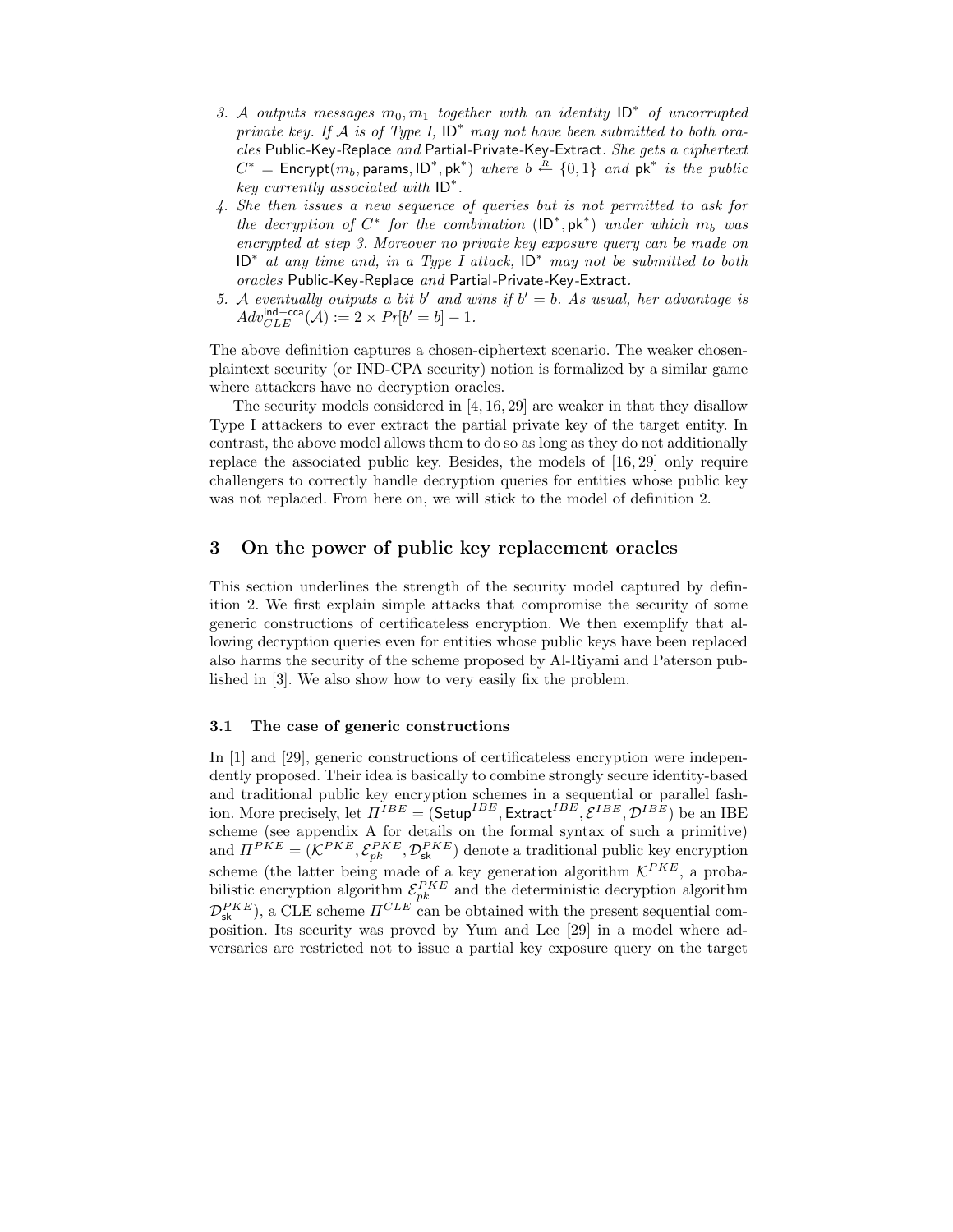identity ID<sup>∗</sup> (recall that such a query is allowed in the strong model if entity ID<sup>∗</sup> 's public key is never replaced) nor to require the correct decryption of ciphertexts encrypted under identities of replaced public keys.

**Setup:** is an algorithm running the setup algorithm of  $\Pi^{IBE}$ . The message space of  $\Pi^{CLE}$  is the message space of  $\Pi^{PKE}$  while its ciphertext space is the one of  $\Pi^{IBE}$ . Both schemes have to be compatible in that the plaintext space of  $\Pi^{IBE}$  must contain the ciphertext space of  $\Pi^{PKE}$ .

Partial-Private-Key-Extract: is the private key generation algorithm of  $\Pi^{IBE}$ .

- Set-Secret-Value and Set-Public-Key: run the key generation procedure of  $\Pi^{PKE}$  to obtain a private key sk and a public key pk. The former is the secret value and the latter becomes the public key.
- **Set-Private-Key:** returns  $S_A := (d_A, \mathsf{sk}_A)$  where  $d_A$  is obtained by running the key generation algorithm of  $\Pi^{IBE}$  for the identity  $\mathsf{ID}_A$  and  $\mathsf{sk}_A$  is entity A's secret value obtained from  $\Pi^{PKE}$ 's key generation algorithm.
- **Encrypt:** to encrypt  $m \in \mathcal{M}^{PKE}$  using the identifier  $ID_A \in \{0,1\}^*$  and the public key  $pk_A$ ,
	- 1. Check that  $\mathsf{pk}_A$  has the right shape for  $\Pi^{PKE}$ .
	- 2. Compute and output the ciphertext  $C = \mathcal{E}_{\mathsf{ID}_A}^{IBE}(\mathcal{E}_{\mathsf{pk}_A}^{PKE}(m))$  where  $\mathcal{E}_{\mathsf{ID}_A}^{IBE}$ and  $\mathcal{E}_{\mathsf{pk}_A}^{PKE}$  respectively denote the encryption algorithms of  $\Pi^{IBE}$  and  $\Pi^{PKE}$  for the identity  $ID_A$  and the public key  $pk_A$ .

**Decrypt:** to decrypt C using  $S_A = (d_A, \, \, \text{sk}_A),$ 

- 1. Compute  $\mathcal{D}_{dA}^{IBE}(C)$  using the decryption algorithm of  $\Pi^{IBE}$ . If the result is  $\perp$ , return  $\perp$  and reject the ciphertext.
- 2. Otherwise, compute  $\mathcal{D}_{\mathsf{sk}_A}^{PKE}(\mathcal{D}_{d_A}^{IBE}(C))$  using the decryption algorithm of  $\Pi^{PKE}$  and return the result.

This construction is insecure against Type I attacks in the full model of definition 2 even if its building blocks  $\Pi^{IBE}$  and  $\Pi^{PKE}$  are each IND-CCA secure in their model. We show it using simple arguments such as those given in [18, 32] against the security of naive multiple-encryptions. Let  $C^* = \mathcal{E}_{ID^*}^{IBE}(\mathcal{E}_{pk^*}^{PKE}(m_b^*))$ be the challenge ciphertext in the game of definition 2 where  $m_b^*$  (for a random bit  $b \in \{0,1\}$  denotes one of the messages produced by the adversary  $\mathcal{A}_I$  in her challenge request. Assume that  $\mathcal{A}_I$  never replaces the public key of  $ID^*$  but rather extracts the partial private key  $d_{\mathsf{ID}^*}$  after the challenge phase. She then obtains  $\mathcal{E}_1 = \mathcal{D}_{d_{\text{ID}^*}}^{IBE}(C^*) = \mathcal{E}_{\text{pk}^*}^{PKE}(m_b)$  and she may compute another encryption  $C' = \mathcal{E}_{\mathsf{ID}^*}^{IBE}(\mathcal{E}_1) \neq C^*$  of the same plaintext and obtain  $m_b^*$ .

This does not contradict the result of [29] that considers a weaker model where attackers may not extract the partial private key for the target identity.

In [1], a reverse-ordered composition (that we call Generic-CLE-2) where ciphertexts have the form  $C = \mathcal{E}_{\mathsf{pk}_A}^{PKE}(\mathcal{E}_{\mathsf{ID}}^{IBE}(m))$  is suggested. This composition is vulnerable against an attacker replacing the target entity's public key before the challenge phase. Knowing the secret value sk<sup>∗</sup> in the challenge phase, the adversary obtains  $\mathcal{E}_{\mathsf{ID}^*}^{IBE}(m_b)$  that is re-encrypted into  $C' = \mathcal{E}_{\mathsf{pk}^*}^{PKE}(\mathcal{E}_{\mathsf{ID}^*}^{IBE}(m_b)) \neq C^*$ which may be submitted to the decryption oracle even though entity  $\overrightarrow{ID^*}$ 's public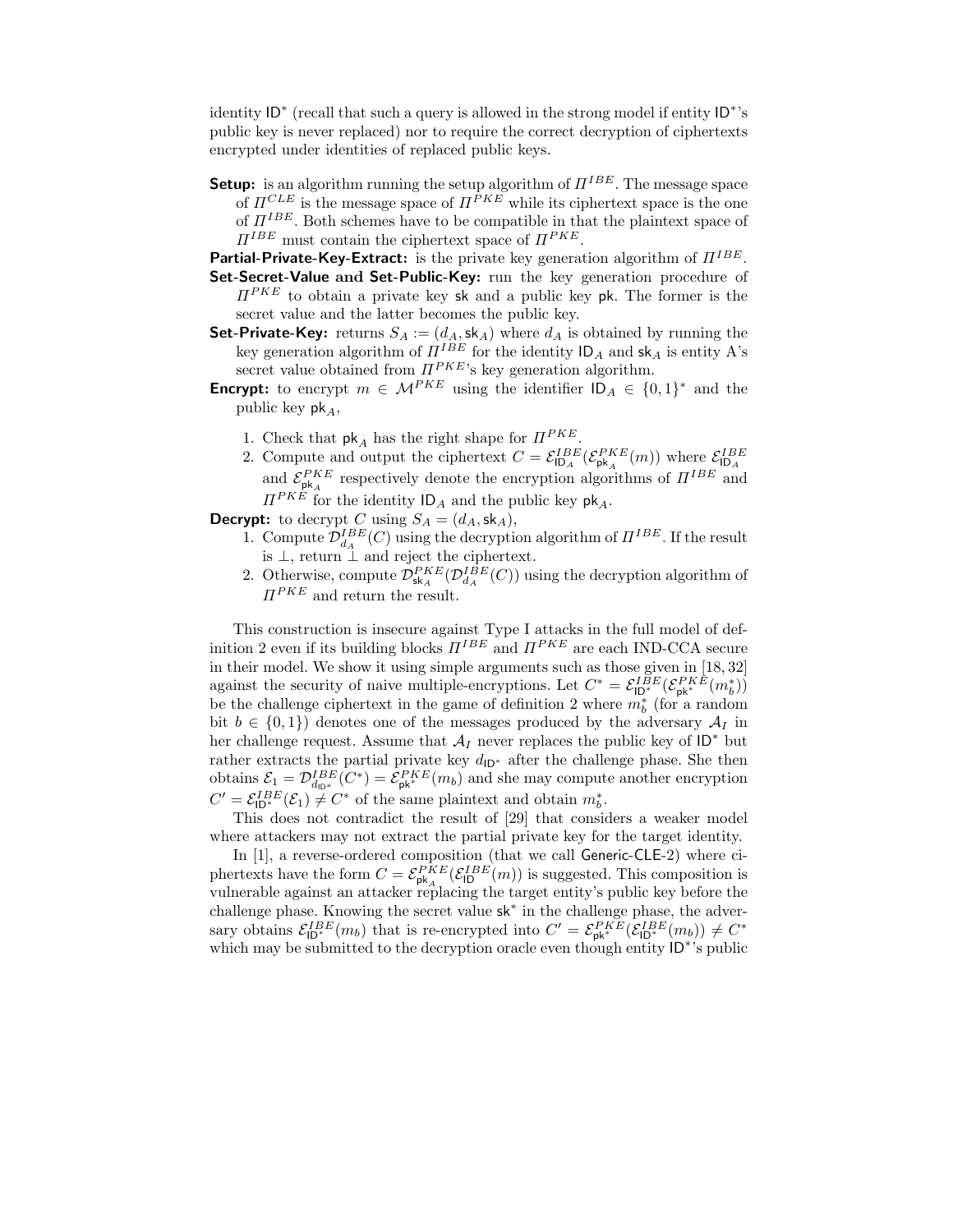key was replaced in the model of [2].

In [1], a 'parallel' construction (that we will call Generic-CLE-3) was also considered. It encrypts a plaintext  $m$  into

$$
C = \langle \mathcal{E}_{\mathsf{pk}_A}^{PKE}(m_1), \mathcal{E}_{\mathsf{ID}}^{IBE}(m_2) \rangle
$$

where  $m_1$  and  $m_2$  are subject to the constraint  $m = m_1 \oplus m_2$ . This parallel approach is vulnerable to a similar attack to those outlined by Dodis and Katz [18] or Zhang et al. [32] against multiple-encryption schemes: if  $C^* = \langle \mathcal{E}_1^*, \mathcal{E}_2^* \rangle$  is the challenge ciphertext in the IND-CCA game, both kinds of adversaries  $\mathcal{A}_I$  or  $\mathcal{A}_{II}$ may first request the decryption of  $C_1' = \langle \mathcal{E}_1^*, \mathcal{E}_{\text{ID}}^{IBE} (0_{\text{LDE}}^{IBE}) \rangle$  and then the decryption of  $C_2' = \langle \mathcal{E}_{\rm pk}^{PKE}(0^{PKE}), \mathcal{E}_2^* \rangle$ , where  $0^{PKE}$  and  $0^{IBE}$  are plaintexts made of zeros in  $\Pi^{IBE}$  and  $\Pi^{PKE}$ . By combining the results  $m'_1$  and  $m'_2$  of both decryption requests into  $m'_1 \oplus m'_2$ , the adversary  $\mathcal{A}_I$  gets back the plaintext encrypted in  $C^*$ . This attack works even if  $\Pi^{IBE}$  and  $\Pi^{PKE}$  are both IND-CCA secure and it does not even require  $A_I$  to replace any public key. Unlike the previous two attacks, it also works in the weaker models of [16, 29].

In [18], Dodis and Katz gave generic techniques to counteract such attacks and build IND-CCA secure (possibly parallel) multiple-encryption schemes from public key encryption schemes which are individually IND-CCA. They showed that their methods apply to the design of certificate-based encryption schemes [22] without resorting to the random oracle model. Because of the strong constraint imposed on decryption oracles in definition 2, those techniques do not seem to directly apply in the present context (although they do so in the relaxed models considered in [16, 29]). In security proofs, the difficulty is that the simulator does not know the secret value of entities whose public key was replaced.

#### 3.2 The second Al-Riyami-Paterson scheme

In [3], the inventors of the certificateless paradigm proposed a variant (named FullCLE<sup>\*</sup>) of their original scheme that is significantly more efficient. It again uses *bilinear map groups* which are groups  $(\mathbb{G}_1, \mathbb{G}_2)$  of prime order q for which there exists a bilinear map  $\hat{e}:\mathbb{G}_1\times\mathbb{G}_1\to\mathbb{G}_2$  satisfying the following properties:

- 1. Bilinearity:  $\forall P, Q \in \mathbb{G}_1, \forall a, b \in \mathbb{Z}_p^*$ , we have  $\hat{e}(P^a, Q^b) = \hat{e}(P, Q)^{ab}$
- 2. Non-degeneracy: if P generates  $\mathbb{G}_1$ , then  $\hat{e}(P, P)$  generates  $\mathbb{G}_2$
- 3. Computability:  $\forall P, Q \in \mathbb{G}_1$ ,  $\hat{e}(P, Q)$  can be efficiently computed

In FullCLE<sup>\*</sup>, public keys are made of a single group element  $Y_A = x_A P \in \mathbb{G}_1$ , for a secret value  $x_A \in \mathbb{Z}_q^*$ , and checking their validity only requires an elliptic curve scalar multiplication. The plaintext is actually scrambled twice using two distinct superposed one-time masks. In some sense, this scheme may be regarded as an optimized composition of the Boneh-Franklin IBE [12] with an ElGamallike cryptosystem [21]. In order to achieve the security in the sense of definition 2, the authors of [3] again applied the Fujisaki-Okamoto conversion [20].

In more details, the KGC has a master key  $s \in \mathbb{Z}_q^*$  and a master public key  $P_{pub} = sP$ . It computes partial private keys as  $d_A = sh_1(\mathsf{ID}_A)$ , where  $h_1$ :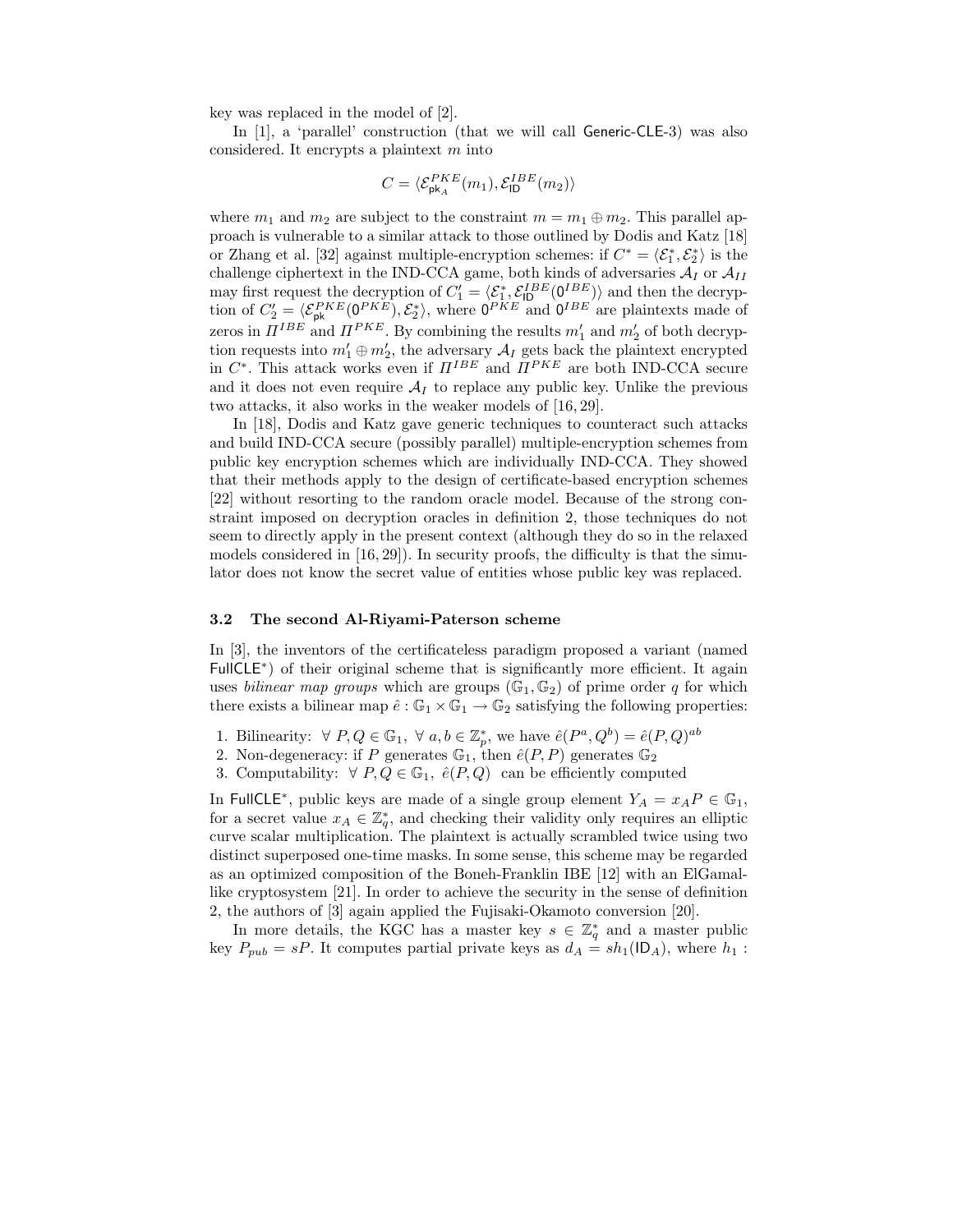${0,1}^*$  →  $\mathbb{G}_1^*$  maps public identifiers onto the group  $\mathbb{G}_1$ , while end-users' private keys consist of a secret value  $x_A$  and a partial private key  $d_A$ . In accordance with the Fujisaki-Okamoto construction, messages  $m$  are encrypted into

$$
C = \langle U, V, W \rangle = \langle rP, \sigma \oplus h_2(\hat{e}(P_{pub}, h_1(\mathsf{ID}_A))^r) \oplus h_2'(rY_A), m \oplus h_4(\sigma) \rangle
$$

where  $r = h_3(\sigma, m)$  for a random string  $\sigma \stackrel{R}{\leftarrow} \{0, 1\}^{k_1}$  (for some  $k_1 \in \mathbb{N}$ ) and hash functions  $h_2: \mathbb{G}_2 \to \{0,1\}^{k_1}, h'_2: \mathbb{G}_1 \to \{0,1\}^{k_1}, h_3: \{0,1\}^{n+k_1} \to \mathbb{Z}_q^*$  $h_4: \{0,1\}^{k_1} \rightarrow \{0,1\}^n.$ 

It turns out that the original Fujisaki-Okamoto padding [20] does not suffice to achieve the security level modelled in definition 2. We find that a Type I adversary  $A_I$  can break the non-malleability of FullCLE<sup>\*</sup> in the scenario of definition 2 by replacing twice the target identity's public key. If the challenge ciphertext is  $C^* = \langle U^*, V^*, W^* \rangle$  and  $x^*$  denotes the secret value of the target identity  $ID^*$  (which is known to a Type I adversary A replacing entity  $ID^*$ 's public key before the challenge phase), the attacker can replace entity ID<sup>\*</sup>'s public key with  $x'P$  after the challenge phase and then ask for the decryption of  $C' = \langle U^*, V^* \oplus h_2'(x^*U^*) \oplus h_2'(x'U^*), W^* \rangle$  (which is an encryption of the same plaintext as  $C^*$  for the combination  $(\text{ID}^*, x'P)$ ). Since decryption queries remain allowed even for entities of a replaced public key,  $A_I$  can issue a decryption query on  $C' \neq C$  for the identity  $\left| \mathsf{D}' \right|$  and recover the plaintext.

Fortunately, such an attack is easily defeated by hashing the recipient's public key along with his identity and the pair  $(\sigma, m)$  when computing r in the encryption algorithm. A variant of FullCLE<sup>∗</sup> independently proposed by Cheng and Comley [16] is immune to the latter attack because it scrambles  $\sigma$  with a hash value of both  $rY_A$  and  $\hat{e}(P_{pub}, Q_{\mathsf{ID}_A})^r$  instead of using separate masks.

These observations shed new lights on the power of attackers replacing entities' public keys instead of merely obtaining their secret value. Indeed, the FullCLE<sup>∗</sup> scheme remains secure in a model where attackers cannot replace public keys but are rather provided with an oracle returning secret values of arbitrary identities. The latter model is thus strictly weaker than the one of [2].

## 4 Secure combinations in the random oracle model

We now explain how to obtain generic constructions that withstand the attacks outlined in section 3.1 and that are provably secure in the random oracle model.

We first show a generic random oracle-based transformation that turns any IND-CPA certificateless encryption scheme into a secure CLE system in the chosen-ciphertext scenario of definition 2. We then show that all the generic compositions recalled in section 3.1 are IND-CPA if they start from chosenplaintext secure IBE and public key encryption schemes.

#### 4.1 From chosen-plaintext to chosen-ciphertext security

This transformation is a modification of the first Fujisaki-Okamoto conversion [19] which provides IND-CCA secure public key encryption schemes from IND-CPA ones. Our modification is to include the recipient's identity and public key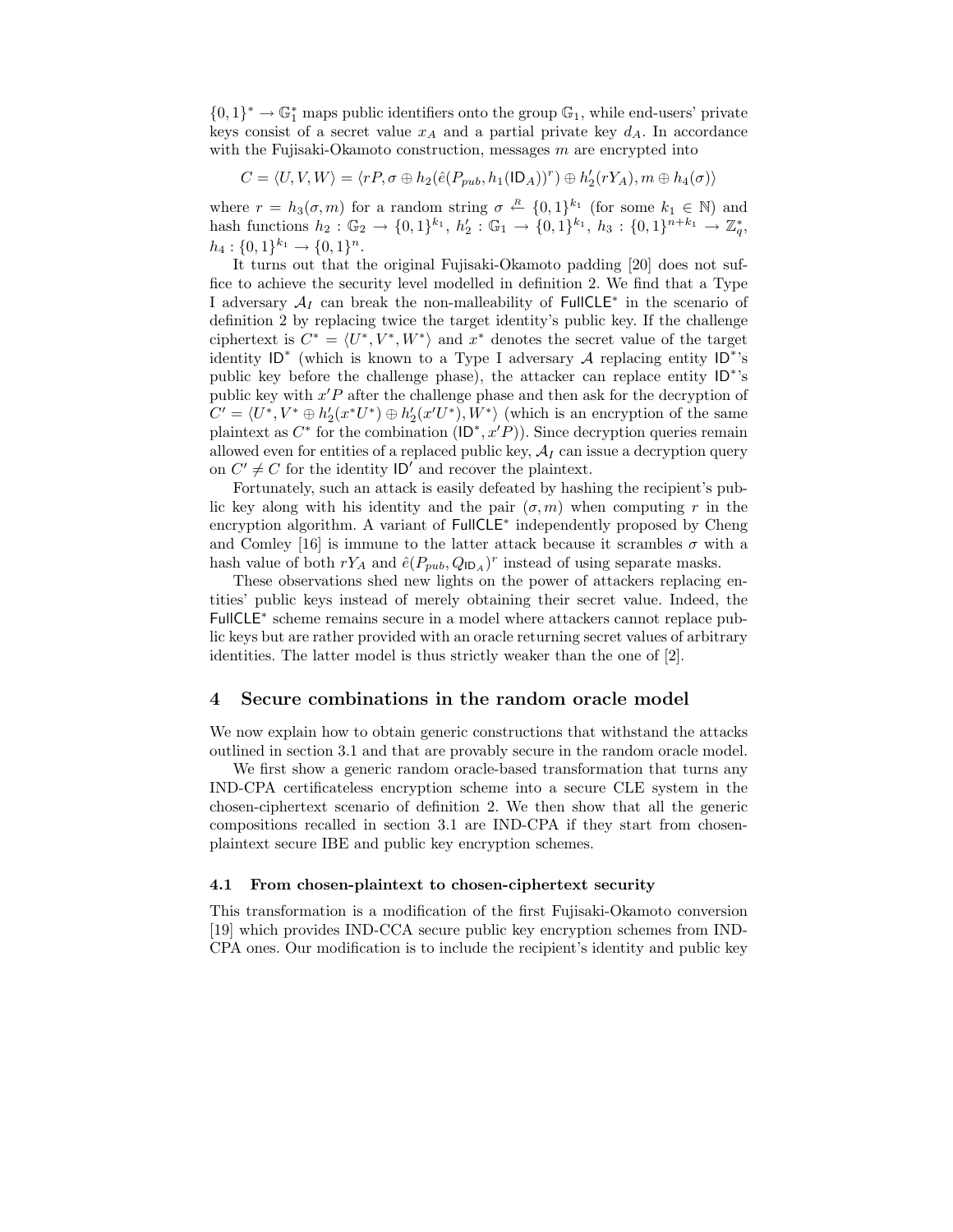among the inputs of the hash function deriving random coins from the message and a random string in the encryption algorithm.

To handle decryption queries of the chosen-ciphertext attacker, the strategy of the plaintext extractor is essentially the following: for every new random oracle query on a string  $(m||\sigma||p\mathbf{k}||\mathbf{D})$ , it returns a random value r and runs the encryption algorithm of the weakly secure CLE scheme with the identity ID and the public key pk (that may have been replaced or not) to encrypt  $(m||\sigma)$ using the randomness  $r$ . The resulting ciphertext  $C$  is stored in a list. By doing so, the simulator anticipates subsequent decryption queries, knowing that any valid ciphertext submitted in a decryption query was previously computed and stored in the list with all but negligible probability. The latter strategy allows us to handle decryption queries even when the relevant public key was replaced. It is a generic knowledge extractor (in the random oracle model) while previous works [2–4] that considered the treatment of this kind of decryption requests only used knowledge extractors that were specific to their schemes.

**Theorem 1.** Let  $\Pi^{CLE}$  be an IND-CPA certificateless encryption scheme and suppose that

$$
\mathcal{E}^{\text{params}}_{\text{ID}, \text{pk}}(M, R) \quad \text{and} \quad \mathcal{D}^{\text{params}}_{S_{\text{ID}}}
$$

are its encryption and decryption algorithms where ID and pk respectively denote the recipient's identity and his public key, M is a message of  $n + k_0$  bits, R is a random string of  $\ell$  bits while  $S_{\text{ID}}$  is the recipient's private decryption key. Then, an IND-CCA certificateless scheme  $\overline{\Pi}^{CLE}$  can be obtained using modified encryption and decryption algorithms

$$
\overline{\mathcal{E}}^{\text{params}}_{\text{ID}, \text{pk}}(m, \sigma) = \mathcal{E}^{\text{params}}_{\text{ID}, \text{pk}}(m || \sigma, H(m || \sigma || \text{pk} || \text{ID}))
$$

where  $H: \{0,1\}^* \to \{0,1\}^{\ell}$  is a random oracle,  $m \in \{0,1\}^n$  is the plaintext and  $\sigma \in \{0,1\}^{k_0}$  is a random string. The modified decryption algorithm is

$$
\overline{\mathcal{D}}_{S_{\text{ID}}}^{\text{params}}(C) = m \quad \text{if} \quad C = \mathcal{E}_{ID, pk}^{\text{params}}(m||\sigma, H(m||\sigma||\text{pk}||\text{ID}))
$$
\n
$$
and \perp otherwise
$$

where  $(m||\sigma) = \mathcal{D}_{S_{\text{ID}}}^{\text{params}}(C)$ .

More precisely, assume that a Type I (resp. Type II) IND-CCA attacker  ${\mathcal A}$  has advantage  $\epsilon$  over  $\overline{\Pi}^{CLE}$  when running in time  $\tau$ , making  $q_D$  decryption queries and  $q_H$  random oracle queries. It implies a Type I (resp. Type II) IND-CPA attacker B with advantage

$$
\epsilon' > (\epsilon - q_H/2^{k_0 - 1})(1 - 2^{-\ell_0})^{q_D}
$$

over  $\Pi^{CLE}$  when running in time  $\tau' < \tau + O(q_H \tau_{\mathcal{E}})$ , where  $\tau_{\mathcal{E}}$  is the the cost the original encryption algorithm and

$$
\ell_0=\log_2\big(\min\limits_{m\in\{0,1\}^{n+k_0\atop{|D|, \mathrm{pk}}}\big[\#\{\mathcal{E}^{\mathsf{params}}_{\mathsf{ID},\mathsf{pk}}(m,r)|r\in\{0,1\}^\ell\}\big]\big)
$$

is the logarithm of the cardinality of the smallest set of encrypted values that can be obtained for fixed plaintext, identity and public key.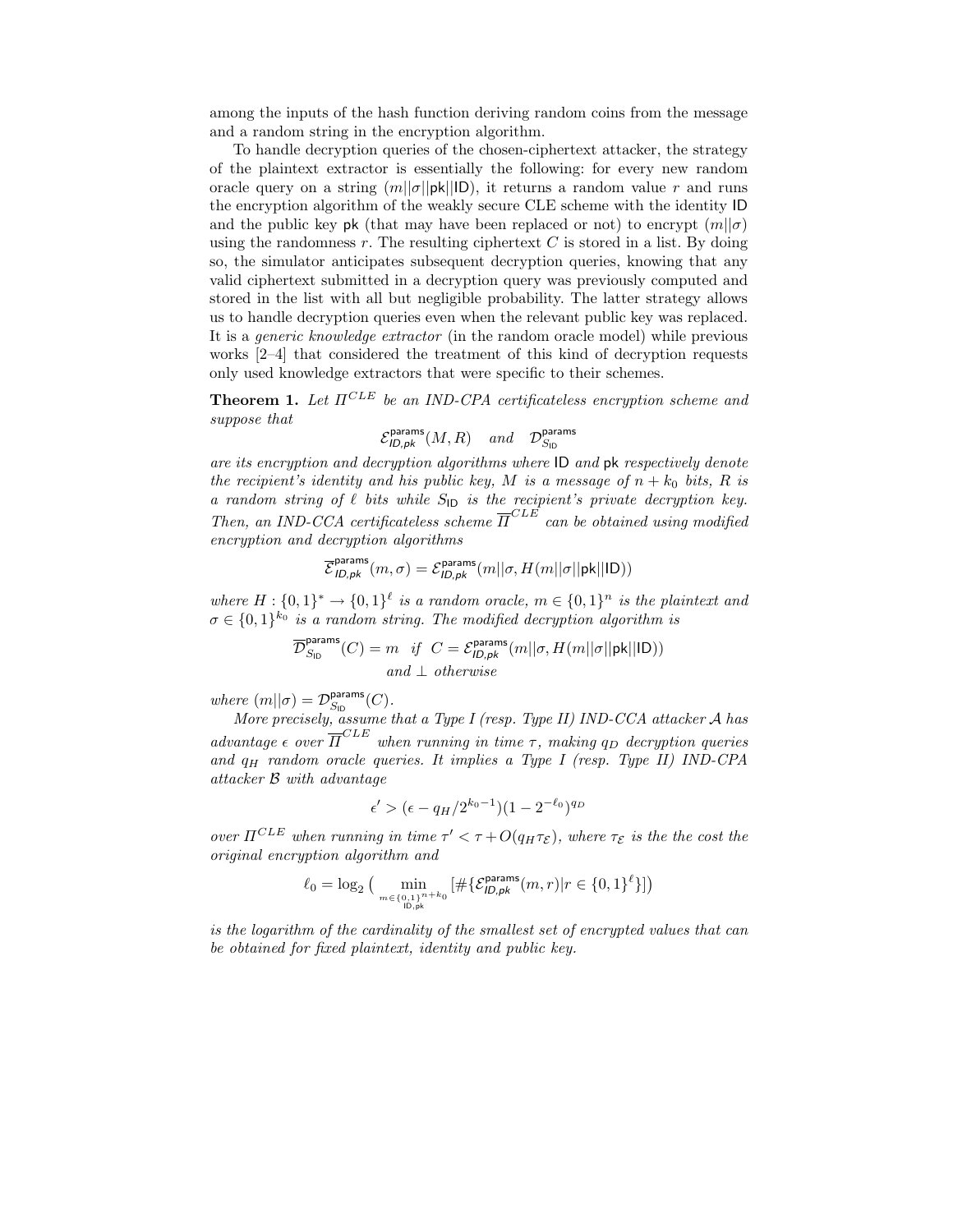Proof. The proof is quite similar to the one of theorem 3 in [19] but we have to show that the adapted conversion generically works in our context. We outline how B uses A to succeed in a chosen-plaintext attack against her challenger  $\mathcal{CH}$ .  $\beta$  starts by forwarding to  $\mathcal A$  the public parameters (together with the KGC's master key in the scenario of a Type II attack) she obtains from  $\mathcal{CH}$ . Recall that  $\Pi^{CLE}$  can be itself a random oracle-using scheme. All random oracles pertaining to  $\Pi^{CLE}$  are thus controlled by  $\mathcal{CH}$ . The chosen-ciphertext attacker A also has access to a decryption oracle and an additional random oracle  $H$  that are simulated by  $\beta$  as follows:

- random oracle queries related to  $\Pi^{CLE}$  as well as public key broadcast, public key replacement (in the case of Type I attacks) and partial/full private key exposure queries are passed to  $\mathcal{CH}$  whose answers are relayed to  $\mathcal{A}$ .
- Whenever A submits a string  $(m||\sigma||p\mathbf{k}||\mathbf{D})$  to the H oracle, B first checks if H was previously queried on the same input and returns the previously answered value if it was. Otherwise, B returns a randomly chosen  $r \stackrel{R}{\leftarrow} \mathbb{Z}_q^*$ . She then runs the encryption algorithm of  $\Pi^{CLE}$  to compute

$$
C = \mathcal{E}^{\mathsf{params}}_{\mathsf{ID}, \mathsf{pk}}(m || \sigma, r)
$$

which is a  $\overline{\Pi}^{CLE}$  encryption of m under the public key pk and the identity ID using the randomness  $\sigma \in \{0,1\}^{k_0}$  (as well as a  $\Pi^{CLE}$  encryption of  $(m||\sigma)$ for the randomness  $r$ ). In order to anticipate subsequent decryption queries, a record containing the input  $(m||\sigma||p\mathbf{k}||\mathbf{D})$ , the output r and the ciphertext C is stored in a list  $L_H$ . Note that  $\beta$  might need  $\mathcal{CH}$  to answer queries for random oracles related to  $\Pi^{CLE}$  to be able to compute C.

- Decryption queries for a ciphertext  $C$  and an identity ID:  $\beta$  first recovers the public key pk currently associated with ID (by issuing a public key query to  $CH$ ). She then searches in list  $L_H$  for a tuple of the form  $((m||x||pk||ID), r, C)$ in order to return the corresponding m if such a tuple exists and  $\perp$  otherwise.

When A decides that phase 1 is over, she outputs messages  $(m_0, m_1)$  and an identity ID<sup>∗</sup> (whose private key was not exposed and that was not submitted to both the Public-Key-Replace and Partial-Private-Key-Extract oracles). At that point,  $\beta$ obtains the current value pk<sup>∗</sup> of entity ID<sup>∗</sup> 's public key (by issuing a Public-Key-Broadcast query to  $\mathcal{CH})$  before randomly choosing two strings  $\sigma_0, \sigma_1 \stackrel{R}{\leftarrow} \{0,1\}^{k_0}$ and in turn sending her challenge request  $(M_0 = (m_0 || \sigma_0), M_1 = (m_1 || \sigma_1), D^*)$ to CH. The latter then returns a  $\Pi^{CLE}$  encryption  $C^*$  of  $M_b = (m_b || \sigma_b)$  for the identity ID<sup>\*</sup> and the current public key  $pk^*$  using some randomness  $r^* \stackrel{R}{\leftarrow} \mathbb{Z}_q^*$ .

As in the proof of theorem 2 in [19], if  $A$  ever queries  $H$  on the input  $(m_d || \sigma_d || \mathbf{p}\mathbf{k}^* || \mathbf{D}^*)$  for  $d \in \{0,1\}$ ,  $\mathcal{B}$  halts and outputs the corresponding bit  $d$  as a result which is very likely to be correct in this case: since  $A$  has absolutely no information on  $\sigma_{\overline{b}}$  (b being the complement bit of b), one can show as in [19] that A only asks for the hash value  $H(m_{\overline{b}}||\sigma_{\overline{b}}||\mathsf{pk}^*||\mathsf{ID}^*)$  with probability  $q_H/2^{k_0}$ throughout the game). On the other hand, if such an  $H$ -query never occurs,  $\beta$ outputs exactly the same result  $b'$  as  $A$  and obviously succeeds against  $\mathcal{CH}$  if  $A$ yields a correct guess  $b' = b$ .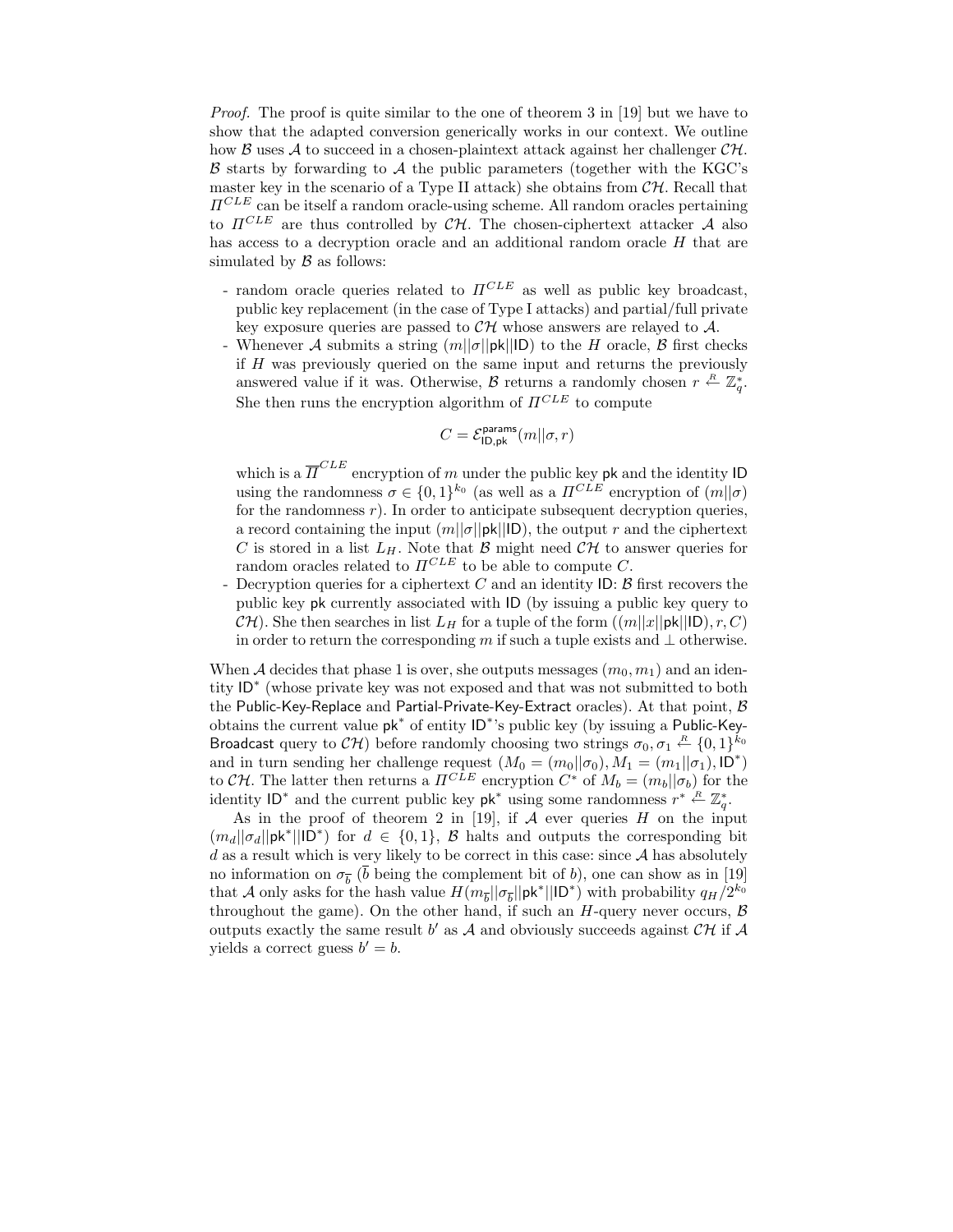The probability for  $\beta$  to wrongly reject a ciphertext during the game is smaller than  $1 - (1 - 2^{-\ell_0})^{q_D}$ . Indeed, for a given decryption query on a ciphertext C and an identity ID, assume that  $(m||\sigma) = \mathcal{D}_{S_{\text{ID}}}^{\text{params}}(C)$  and does not figure (together with ID and  $\mathsf{pk}$ ) in list  $L_H$ . The probability that  $H(m||\sigma||\mathsf{pk}||\mathsf{ID})$ takes a value encrypting  $(m||\sigma)$  into C is at most  $2^{-\ell_0}$  (as at most  $2^{\ell-\ell_0}$  distinct random values  $r \in R$  may encrypt a given ciphertext into the same ciphertext by the definition of  $\ell_0$ ).

It comes that  $\mathcal{B}$ 's advantage against  $\mathcal{CH}$  is at least

$$
\epsilon' > (\epsilon - q_H/2^{k_0 - 1})(1 - 2^{-\ell_0})^{q_D}
$$

and that her running time is bounded by  $\tau' < \tau + O(q_H \tau_{\mathcal{E}})$  where  $\tau_{\mathcal{E}}$  is the time complexity of the encryption algorithm of the basic scheme  $\Pi^{CLE}$ . She also has to issue  $q_D + 1$  public key broadcast oracle queries to  $\mathcal{CH}$  and  $q_H$  queries to random oracles pertaining to  $\Pi^{CLE}$ . □

#### 4.2 Generic IND-CPA secure compositions

From now, we only have to consider constructions that are only secure against chosen-plaintext attacks. By applying to them the random oracle-using conversion, we end up with provably secure constructions in the random oracle model. Let  $\Pi^{IBE}$  = (Setup<sup>IBE</sup>, Extract<sup>IBE</sup>,  $\mathcal{E}^{IBE}, \mathcal{D}^{IBE})$  be an IBE scheme and  $\Pi^{PKE} = (\mathcal{K}^{PKE}, \mathcal{E}_{pk}^{PKE}, \mathcal{D}_{sk}^{PKE})$  be a traditional public key encryption scheme.

**Theorem 2.** If  $\Pi^{IBE}$  is IND-ID-CPA and  $\Pi^{PKE}$  is IND-CPA, then the Generic-CLE-1 is IND-CPA.

The proof of the above theorem (detailed in the full paper) separately consider Type I and Type II adversaries.

**Lemma 1.** A Type I IND-CPA adversary  $A_I$  having an advantage  $\epsilon$  over Generic-CLE-1 implies either an IND-ID-CPA adversary with advantage  $\epsilon/(2q_{\text{ID}})$  over  $\Pi^{IBE}$  or an IND-CPA adversary with advantage  $\epsilon/(2q_{\text{ID}})$  over  $\Pi^{PKE}$ , where  $q_{\text{ID}}$  is the total number of distinct identities involved in  $A_I$ 's requests.

**Lemma 2.** A Type II IND-CPA adversary  $A_{II}$  with advantage  $\epsilon$  over Generic-**CLE-1** implies an IND-CPA adversary  $\mathcal{B}$  with advantage  $\epsilon/q_{\text{ID}}$  over  $\Pi^{PKE}$ , where  $q_{\text{ID}}$  is the total number of distinct identities involved in  $A_{II}$ 's requests.

The proofs of chosen-plaintext security of Generic-CLE-2 and Generic-CLE-3 are very similar. In lemmas 1 and 2,  $q_{\text{ID}}$  can be the number of random oracle queries for hash functions mapping identifiers onto cyclic subgroups or finite fields if we assume that any query involving a given identity comes after a hash query on it.

This shows how to obtain a secure generic construction in the random oracle model. In the case of Generic-CLE-1, if the encryption schemes of  $\Pi^{PKE}$  and  $\Pi^{IBE}$  use distinct sets of randomness  $R_1$  and  $R_2$ , the enhanced CLE scheme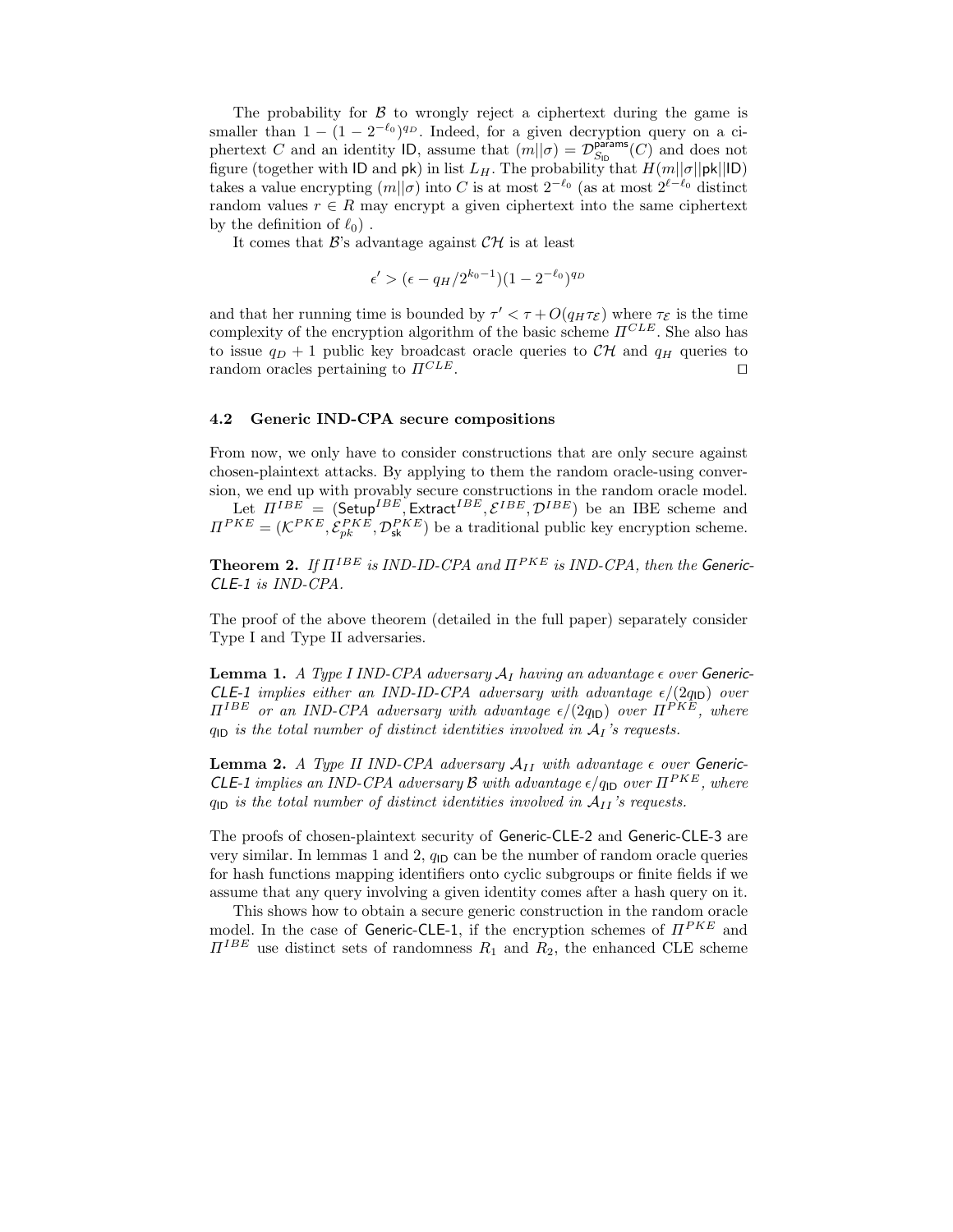may use a random oracle  $H: \{0,1\}^* \to R_1 \times R_2$  so that an encryption of a plaintext m using the random string  $\sigma$  is given by

$$
\overline{\mathcal{E}}_{\mathsf{ID},\mathsf{pk}}^{CLE}(m||\sigma) = \mathcal{E}_{\mathsf{ID}}^{IBE}(\mathcal{E}_{\mathsf{pk}}^{PKE}(m||\sigma,r_1),r_2)
$$

where  $(r_1||r_2) = H(m||\sigma||p\kappa||D)$ . In the case of Generic-CLE-3, we have

$$
\overline{\mathcal{E}}^{CLE}_{\mathsf{ID},\mathsf{pk}}(m||\sigma)=\langle\mathcal{E}_{\mathsf{pk}}^{PKE}(m_1,r_1),\mathcal{E}_{\mathsf{ID}}^{IBE}(m_2,r_2)\rangle
$$

with  $m_1 \oplus m_2 = m||\sigma$ .

## 5 A new efficient construction

We present here our new efficient certificateless encryption scheme that we call NewFullCLE. Its security relies on the intractability of the following problem that was introduced in [10] by Boneh and Boyen.

Definition 3 ([10]). The p-Bilinear Diffie-Hellman Inversion problem  $(p-BDHI)$  is, given  $\langle P, \alpha P, \alpha^2 P, \ldots, \alpha^p P \rangle \in \mathbb{G}_1^{p+1}$ , to compute  $\hat{e}(P, P)^{1/\alpha} \in \mathbb{G}_2$ .

#### 5.1 The scheme

Similarly to FullCLE<sup>∗</sup> , NewFullCLE may be viewed as an optimized combination of an IBE with a traditional ElGamal-like [21] cryptosystem.

**Setup:** given security parameters  $k, k_0$  so that  $k_0$  is polynomial in k, this algorithm chooses a k-bit prime number q, bilinear map groups  $(\mathbb{G}_1, \mathbb{G}_2)$ of order q, a generator  $P \in \mathbb{G}_1$  and hash functions  $h_1 : \{0,1\}^* \to \mathbb{Z}_q^*$ ,  $h_2: \mathbb{G}_2^2 \to \{0,1\}^{n+k_0}, h_3: \{0,1\}^* \to \mathbb{Z}_q^*$ . A master key mk :=  $s \stackrel{R}{\leftarrow} \mathbb{Z}_q^*$  and a public key  $P_{pub} = sP \in \mathbb{G}_1$  are also chosen. The group element  $g = \hat{e}(P, P) \in \mathbb{G}_2$  is also included among the public parameters which are

params :=  $\{q, k, k_0, \mathbb{G}_1, \mathbb{G}_2, P, P_{sub}, q, \hat{e}, h_1, h_2, h_3, n, \mathcal{M}, \mathcal{C}\}\$ 

where  $\mathcal{M} := \{0, 1\}^n$ ,  $\mathcal{C} := \mathbb{G}_1 \times \{0, 1\}^{n+k_0}$  respectively denote cleartext and ciphertext spaces.

- **Partial-Private-Key-Extract:** takes as input entity A's identifier  $ID_A \in \{0, 1\}^*$ and extracts A's partial private key  $d_A = \frac{1}{s + h_1(\mathsf{ID}_A)} P \in \mathbb{G}_1$ .
- Set-Secret-Value: given params and A as inputs, this algorithm picks  $x_A \stackrel{R}{\leftarrow} \mathbb{Z}_q^*$ which is returned as user  $A$ 's secret value.
- **Set-Private-Key:** given params, user A's partial private key  $d_A \in \mathbb{G}_1$  and his secret value  $x_A \in \mathbb{Z}_q^*$ , this algorithm returns the pair  $S_A = (x_A, d_A) \in$  $\mathbb{Z}_q^* \times \mathbb{G}_1$  as a private key.
- **Set-Public-Key:** takes as input params and entity A's secret value  $x_A \in \mathbb{Z}_q^*$  and produces A's public key  $\mathsf{pk}_A := y_A = g^{x_A} \in \mathbb{G}_2$ .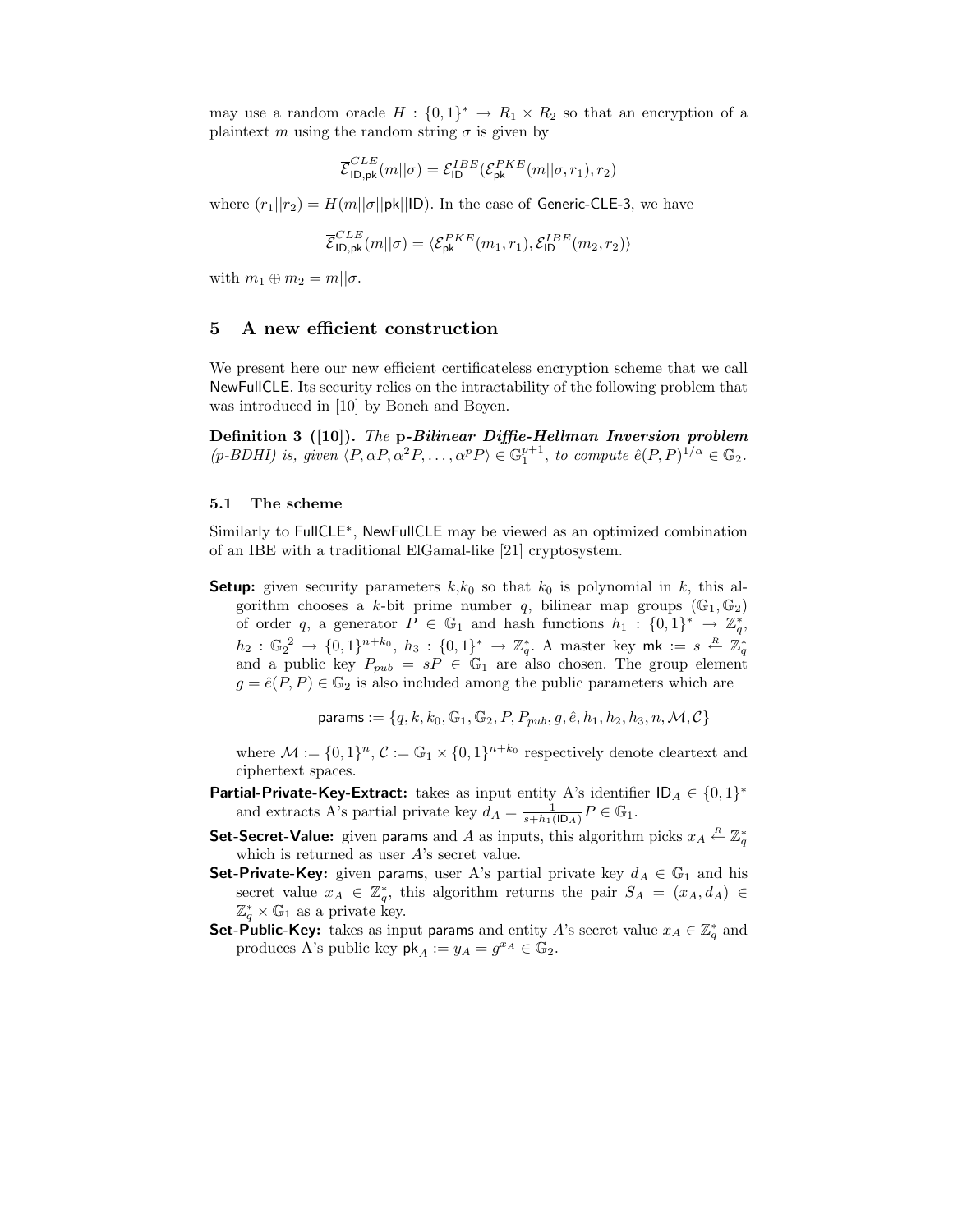- **Encrypt:** to encrypt  $m \in \{0,1\}^n$  using the identifier  $ID_A \in \{0,1\}^*$  and the public key  $\mathsf{pk}_A = y_A = g^{x_A}$ , the sender
	- 1. Checks that  $y_A^q = 1_{\mathbb{G}_2}$ .
	- 2. Picks  $\sigma \stackrel{R}{\leftarrow} \{0,1\}^{k_0}$ , computes  $r = h_3(m||\sigma||\mathsf{pk}_A||\mathsf{ID}_A) \in \mathbb{Z}_q^*$  and the ciphertext is

$$
C = \langle c_1, c_2 \rangle = \langle rh_1(\mathsf{ID}_A)P + rP_{pub}, (m||\sigma) \oplus h_2(g^r||y_A^r) \rangle
$$

**Decrypt:** given  $C = \langle c_1, c_2 \rangle$ , the receiver computes  $\omega = \hat{e}(c_1, d_A)$  and then  $(m||\sigma) = c_2 \oplus h_2(\omega||\omega^{x_A}) \in \{0,1\}^{n+k_0}$ . The message is accepted iff  $c_1 =$  $r(h_1(\mathsf{ID}_A)P + P_{pub})$  with  $r = h_3(m||\sigma||\mathsf{pk}_A||\mathsf{ID}_A) \in \mathbb{Z}_q^*$ .

In this construction, partial private keys are signatures computed using a signature scheme independently considered in [11] and [33]. The NewFullCLE scheme is constructed on the Sakai-Kasahara IBE [26, 14, 15] which bears itself similarities with the second IBE scheme that was proved to be selective-ID secure [13, 10] without random oracles by Boneh and Boyen [10]. As for the Cheng-Chen [14] variant of the Sakai-Kasahara IBE, its security proof holds in the random oracle model [8]. The consistency of the construction is easy to check as we have

$$
\hat{e}(rh_1(\mathsf{ID}_A)P + rP_{pub}, \frac{1}{s + h_1(\mathsf{ID}_A)}P) = \hat{e}(P, P)^r.
$$

Including  $g^r$  among the inputs of  $h_2$  in step 2 of the encryption algorithm is necessary to achieve a security reduction under the p-BDHI assumption. The string  $(m||\sigma)$  could be hidden by a hash value of only  $y_A^r$  but the security would have to rely on a newly defined fancy assumption.

Interestingly, hashing  $g^r$  along with  $y_A^r$  is no longer necessary if the scheme is transformed into a certificate-based encryption scheme [22]. This is due to particularities of the certificate-based security model which is not detailed here.

#### 5.2 Efficiency issues

As for the FullCLE<sup>\*</sup> scheme proposed by Al-Riyami and Paterson [3], the validity of the public key can be checked very efficiently. As in [3], assuming that the bilinear map groups  $(\mathbb{G}_1, \mathbb{G}_2)$  are chosen by a higher level authority and commonly used by several distinct KGCs, end-users may generate their public key independently of any authority in the system.

The encryption algorithm only entails two exponentiations in  $\mathbb{G}_2$  and a multiexponentiation in  $\mathbb{G}_1$ . It has a comparable efficiency to the pairing-free scheme of [4]. The receiver has to compute a pairing, an exponentiation in  $\mathbb{G}_2$  beside a multi-exponentiation in  $\mathbb{G}_1$ . The decryption operation may be optimized by the receiver who can pre-compute and store  $h_1(|D_A|)P + P_{pub}$  in such a way that a simple scalar multiplication in  $\mathbb{G}_1$  suffices to verify the validity of the ciphertext. Such a pre-computation also enables a speed up the encryption operation for senders who encrypt several messages under the same public key.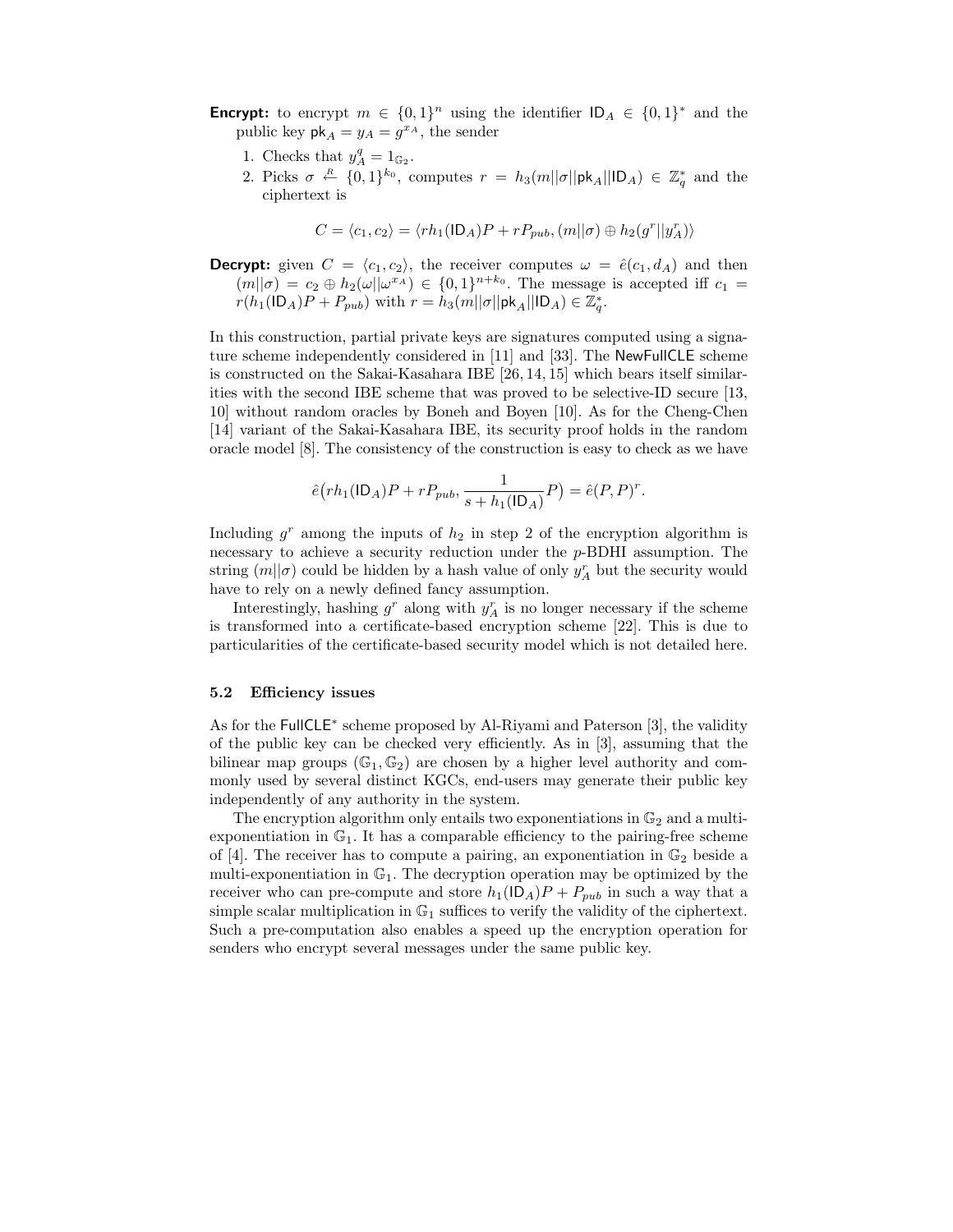From a computational point of view, NewFullCLE has the same efficiency as FullCLE<sup>∗</sup> [3] if pre-computations are used in both schemes (although NewFullCLE might be more efficient on curves of embedding degree 2 as an exponentiation in  $\mathbb{G}_T$  is cheaper than a scalar multiplication in  $\mathbb{G}_1$  in this case) as the pairing can be computed in advance for each identity in FullCLE<sup>∗</sup> . However, our construction performs better in the absence of pre-computations as its encryption procedure does not compute any pairing. The encryption algorithm is also faster than its counterpart in schemes of [16, 9] for similar parameters and without pre-computations. Moreover, NewFullCLE does not need a special (and much less efficient) hash function mapping strings onto a cyclic group (and it thus benefits from a faster partial private key generation algorithm) while all schemes have comparable decryption complexities.

Regarding key sizes, users' public keys lie in  $\mathbb{G}_2$  and thus have longer representations (typically 1024 bits without optimizations) than elements in  $\mathbb{G}_1$ . However, pairing compression techniques due to Barreto and Scott [7] allow them to be compressed to a third (say 342 bits) of their original length on supersingular curves in characteristic 3 or even to 1/6 of their length using ordinary curves such as those of Barreto and Naehrig [6]. Those compression techniques additionally increase the speed of exponentiations in  $\mathbb{G}_2$ .

The version of the scheme depicted in section 5.1 uses symmetric pairings (and thus supersingular curves). However, it can be implemented with asymmetric pairings as well. In environments where bandwidth is of primary concern, the size of ciphertexts can be minimized at the expense of a longer system-wide public key (which is less likely to transit across the network). In such a setting, asymmetric pairings  $e : \mathbb{G}_1 \times \mathbb{G}_2 \to \mathbb{G}_T$  and ordinary curves such as MNT curves or BN curves [25, 6] should be used as long as a publicly computable but nonnecessarily invertible isomorphism  $\psi : \mathbb{G}_2 \to \mathbb{G}_1$  is available.

Regarding the latter criterion, NewFullCLE seems to be more suitable than previous proposals [2, 3, 16, 9] for an implementation with asymmetric pairings. Indeed, Smart and Vercauteren [28] recently underlined the hardness of finding ordinary pairing-friendly groups<sup>1</sup> ( $\mathbb{G}_1$ ,  $\mathbb{G}_2$ ) equipped with a publicly computable isomorphism  $\psi : \mathbb{G}_2 \to \mathbb{G}_1$  as well as an efficient algorithm to hash onto  $\mathbb{G}_2$ . Our scheme avoids these problems as it does not require to hash onto  $\mathbb{G}_2$  or  $\mathbb{G}_1$ . Concretely, users' public keys have lie in  $\mathbb{G}_T$  while the system-wide public key and entities' partial private keys should respectively be  $P_{pub} = sP_2$  and  $d_A = 1/(h_1(\mathsf{ID}_A) + s)P_2$  for generators  $P_2 \in \mathbb{G}_2$  and  $P_1 = \psi(P_2) \in \mathbb{G}_1$ . In that bandwidth-optimized version of the scheme, users'public keys can be about 512 bit long on MNT curves [25] or even shorter on BN curves [6]. Ciphertexts are 331 bits longer than plaintexts if  $k_0 = 160$ .

#### 5.3 Security results

We give a security statement (formally proven in the full version of the paper) under the p-Bilinear Diffie-Hellman Inversion assumption.

 $1$  More precisely, we mean groups allowing the use of the most efficient implementation techniques for ordinary curves [5].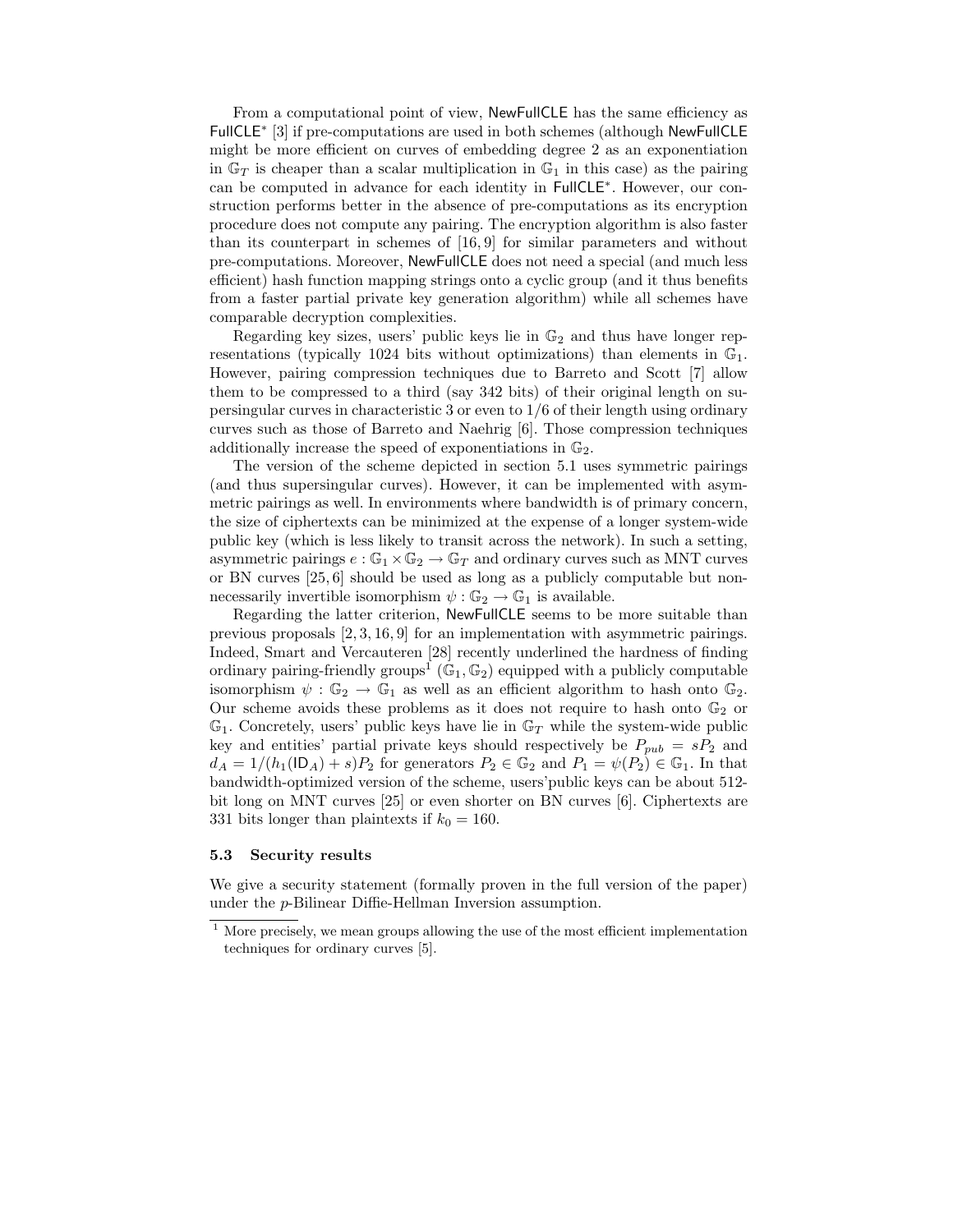Theorem 3. In the random oracle model, the NewFullCLE scheme is secure in the sense of definition 2 under the p-BDHI assumption.

## 6 Conclusion

This paper investigated the problem of generically constructing a certificateless cryptosystem which is secure in the strongest model by combining secure IBE schemes with a traditional public key cryptosystem.

It pinpointed security problems in three simple generic constructions and fixed them using a generic random oracle-using conversion (which extends the Fujisaki-Okamoto transformation) ensuring the security in the strongest sense given any scheme only withstanding chosen-plaintext attacks. We finally described a new scheme offering computational advantages over previous pairingbased constructions.

The feasibility of a CLE scheme provably fitting the model of [2] without random oracles still remains a challenging open problem.

## References

- 1. S. S. Al-Riyami. Cryptographic schemes based on elliptic curve pairings. PhD thesis, University of London, 2004.
- 2. S. S. Al-Riyami and K. Paterson. Certificateless public key cryptography. In Asiacrypt'03, volume 2894 of LNCS, pages 452–473. Springer, 2003.
- 3. S. S. Al-Riyami and K. Paterson. CBE from CL-PKE: A generic construction and efficient schemes. In PKC'05, volume 3386 of LNCS, pages 398–415. Springer, 2005.
- 4. J. Baek, R. Safavi-Naini, and W. Susilo. Certificateless public key encryption without pairing. In *ISC'05*, volume 3650 of *LNCS*, pages 134–148. Springer, 2005.
- 5. P. S. L. M. Barreto, B. Lynn, and M. Scott. On the selection of pairing-friendly groups. In SAC'03, volume 3006 of LNCS, pages 17–25. Springer, 2003.
- 6. P. S. L. M. Barreto and M. Naehrig. Pairing-friendly elliptic curves of prime order. In SAC'05. To Appear.
- 7. P. S. L. M. Barreto and M. Scott. Compressed pairings. In Crypto'04, volume 3152 of LNCS, pages 140–156. Springer, 2004.
- 8. M. Bellare and P. Rogaway. Random oracles are practical: A paradigm for designing efficient protocols. In 1st ACM Conference on Computer and Communications Security, pages 62–73, ACM Press, 1993.
- 9. K. Bentahar, P. Farshim, J. Malone-Lee, and N. P. Smart. Generic construction of identity-based and certificateless KEMs. Cryptology ePrint Archive, Report 2005/058, 2005. http://eprint.iacr.org/2005/058.
- 10. D. Boneh and X. Boyen. Efficient selective-ID secure identity based encryption without random oracles. In *Eurocrypt'04*, volume 3027 of *LNCS*, pages 223-238. Springer, 2004.
- 11. D. Boneh and X. Boyen. Short signatures without random oracles. In Eurocrypt'04, volume 3027 of LNCS, pages 56–73. Springer, 2004.
- 12. D. Boneh and M. Franklin. Identity-based encryption from the Weil pairing. In Crypto'01, volume 2139 of LNCS, pages 213–229. Springer, 2001.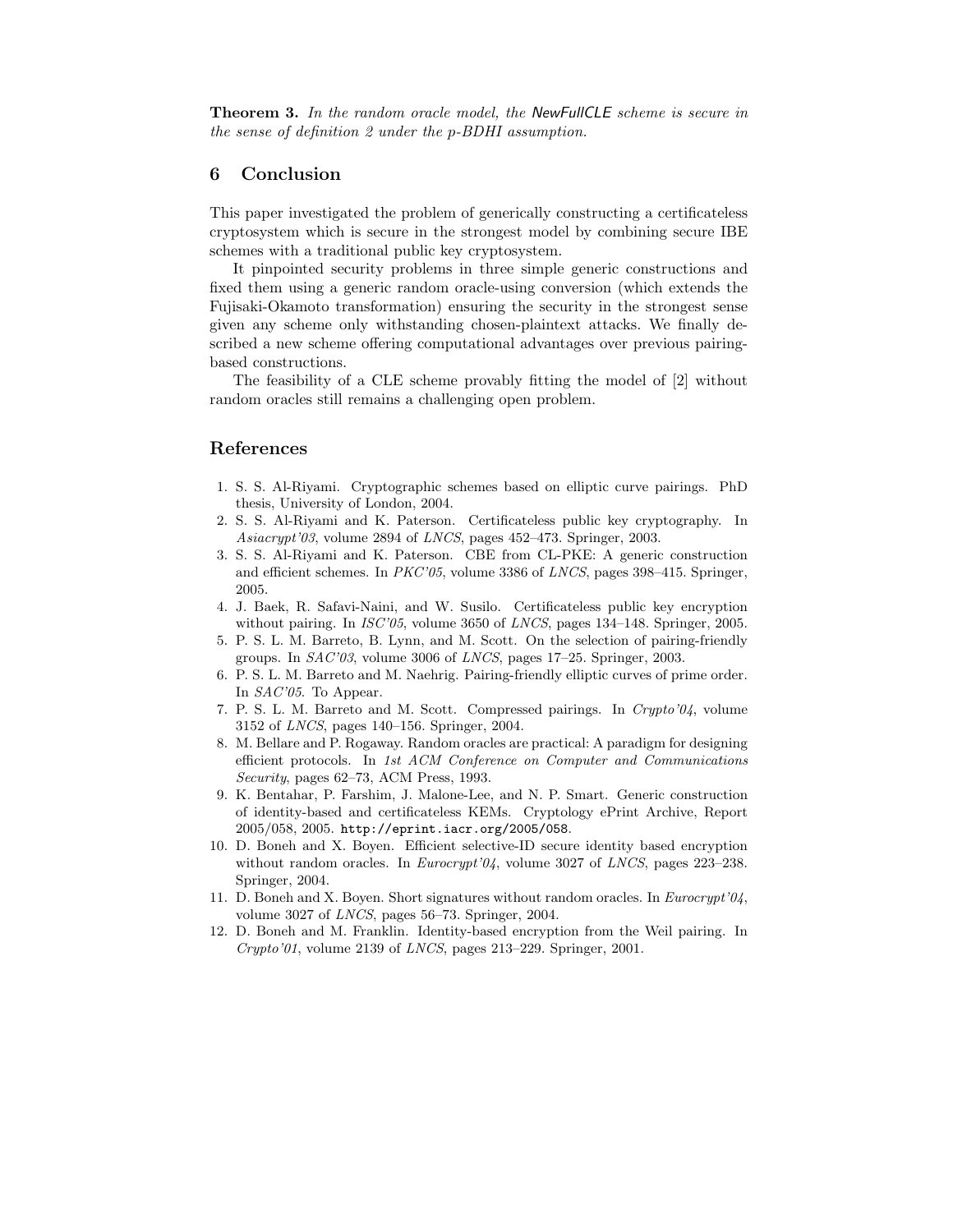- 13. R. Canetti, S. Halevi, and J. Katz. A forward secure public key encryption scheme. In Eurocrypt'03, volume 2656 of LNCS, pages 254–271. Springer, 2003.
- 14. L. Chen and Z. Cheng. Security proof of Sakai-Kasahara's identity-based encryption scheme. In IMA Int. Conf. 2005, volume 3796 of LNCS, pages 442–459. Springer, 2005. Also available from http://eprint.iacr.org/2005/226.
- 15. L. Chen, Z. Cheng, J. Malone-Lee, and N. P. Smart. An efficient ID-KEM based on the Sakai–Kasahara key construction. Cryptology ePrint Archive, Report 2005/224, 2005. http://eprint.iacr.org/2005/224.
- 16. Z. Cheng and R. Comley. Efficient certificateless public key encryption. Cryptology ePrint Archive, Report 2005/012, 2005. http://eprint.iacr.org/2005/012.
- 17. A. Dent and C. Kudla. On Proofs of Security for Certificateless Cryptosystems. Cryptology ePrint Archive, Report 2005/348, 2005. http://eprint.iacr.org/ 2005/348.
- 18. Y. Dodis and J. Katz. Chosen-ciphertext security of multiple encryption. In  $TCC'05$ , volume 3378 of *LNCS*, pages 188–209. Springer, 2005.
- 19. E. Fujisaki and T. Okamoto. How to enhance the security of public-key encryption at minimum cost. In PKC'99, volume 1560 of LNCS, pages 53–68. Springer, 1999.
- 20. E. Fujisaki and T. Okamoto. Secure integration of asymmetric and symmetric encryption schemes. In Crypto'99, volume 1666 of LNCS, pages 537–554. Springer, 1999.
- 21. T. E. Gamal. A public key cryptosystem and a signature scheme based on discrete logarithms. In Crypto'84, volume 196 of LNCS, pages 10–18. Springer, 1985.
- 22. C. Gentry. Certificate-based encryption and the certificate revocation problem. In  $Europeani'03$ , volume 2656 of  $LNCS$ , pages 272–293. Springer, 2003.
- 23. M. Girault. Self-certified public keys. In Eurocrypt'91, volume 547 of LNCS, pages 490–497. Springer, 1991.
- 24. G. Kang and S. H. H. J. H. Park. A certificate-based signature scheme. In CT-RSA'04, volume 2964 of LNCS, pages 99–111. Springer, 2004.
- 25. A. Miyaji, M. Nakabayashi, and S. Takano. New explicit conditions of elliptic curve traces for FR-reduction. IEICE Transactions on Fundamentals, E84-A(5):1234– 1243, 2001.
- 26. R. Sakai and M. Kasahara. ID-based cryptosystems with pairing on elliptic curve. In SCIS'03, Hamamatsu, Japan, 2003. http://eprint.iacr.org/2003/054.
- 27. A. Shamir. Identity based cryptosystems and signature schemes. In Crypto'84, volume 196 of LNCS, pages 47–53. Springer, 1984.
- 28. N. P. Smart and F. Vercauteren. On computable isomorphisms in efficient pairing based systems. Cryptology ePrint Archive, Report 2005/116, 2005. http: //eprint.iacr.org/2005/116.
- 29. D. H. Yum and P. J. Lee. Generic construction of certificateless encryption. In ICCSA'04, volume 3043 of LNCS, pages 802-811. Springer, 2004.
- 30. D. H. Yum and P. J. Lee. Generic construction of certificateless signature. In ACISP'04, volume 3108 of LNCS, pages 200–211. Springer, 2004.
- 31. D. H. Yum and P. J. Lee. Identity-based cryptography in public key management. In EuroPKI'04, volume 3093 of LNCS, pages 71–84. Springer, 2004.
- 32. R. Zhang, G. Hanaoka, J. Shikata and H. Imai. On the Security of Multiple Encryption or CCA-security+CCA-security=CCA-security? In PKC'04, volume 2947 of LNCS, pages 360–374. Springer, 2004.
- 33. F. Zhang, R. Safavi-Naini, and W. Susilo. An efficient signature scheme from bilinear pairings and its applications. In  $PKC'04$ , volume 2947 of LNCS, pages 277–290. Springer, 2004.